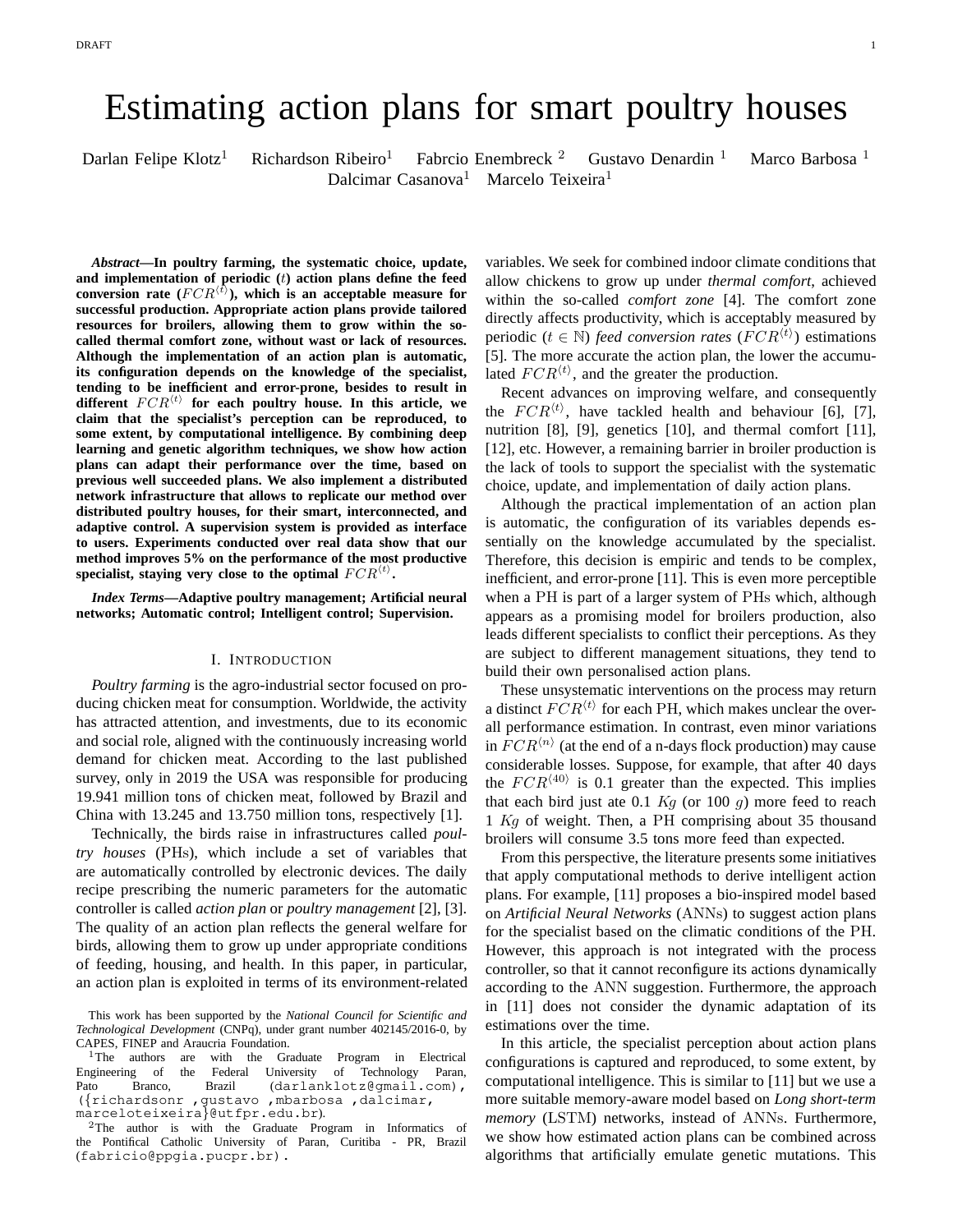results in improved action plans that are capable of adapting themselves over the time based on previously successful action plans. By replicating our method over a set of PHs, we solidify a new foundation to support smart, cooperative, distributed, and interconnected poultry farming.

Experiments are conducted over real data in order to illustrate our contributions. Results indicate that our method estimates a  $FCR^{\langle 40 \rangle}$  of 1.5610. In comparison, the  $FCR^{\langle 40 \rangle}$ resulting from the progressive application of empiric action plans, chosen by the specialist who had the best performance among all other specialists in the evaluated group, under the same setup, was of 1.640, therefore 0.079 (about  $5\%$ ) worse than the model suggestion. Furthermore, our method shows proximity from the best performance achievable by Ross-breed broilers, which is  $FCR^{\langle 40 \rangle} = 1.558$  [13].

In the following, Section II reports the background on poultry farming, practices, systems, and architectures; Section III presents the intelligent methods used in the paper; Section IV introduces our main results, which are implemented in Section V; and Section VI discusses some conclusions.

## II. POULTRY FARMING FOUNDATIONS

This section presents general aspects of poultry farming, including physical layouts of production, control systems options, and the formal structuring of action plans that guide the daily practices of production management.

#### *A. Poultry farming architectures*

The controlled environment in which birds are raised is shaped as a rectangular (usually  $16m$  wide,  $150m$  long, with  $4m$  high sidewalls) fully encapsulated structure called a *poultry house* (PH). Internally, a PH includes electronic devices such as sensors, actuators, and control technology. Fig. 1 illustrates a PH architecture known as *tunnel ventilation*. Other layouts can be found in [14]. The results to be presented in this paper are independent of architecture.<br>rag replacements



Figure 1: Architecture for broiler housing.

Generally, the external air enters at one side and leaves the PH by exit points crafted at the opposite side. Automatic curtains control the air intake, while a coordinated set of exhausting fans controls its outtake, which serves both for cooling and removal of gases. Humidifiers, such as nebulizers and pad-coolings, synchronised with the airflow, spreads water either for cooling or humidity control. Under low temperatures, combustion-based furnaces are used to heat the PH by conducting hot air through valved pipes [15], [16].

# *B. Automatic control of poultry houses*

The automatic control system is responsible for the orchestration of exhausters, humidifiers, heaters, and curtains. Together, they allow thermal comfort. The controller takes as input the information collected from sensors, implements an brain-like actuation logic, and generates an output that corresponds to electrical signals that activate physical actuators to correct the climate condition as intended.

Two major concerns challenge the automatic control and automation of poultry houses: (i) the synthesis of a control logic; and (ii) the progressive setup of the parameters for the controller. Parameters, therefore, can be seen as the values to be assigned to control each variable of an action plan.

The complexity behind (i) emerges from the fact that multiple interdependent events must be considered concurrently, in order for an output control action to be synthesised. The use of formal methods can alleviate this burden [12] and results in a controller that can be implemented by hardware, such as a *PLC* or *microcontroller* [17], [18], [19].

Concern (ii) appears when a controller technically is ready for use, but it still requires to be set up with parameters that quantify its actuation. Each possible set of parameters represents a potential action plan to be applied during a short period of time, usually a day. Estimating the action plan is, therefore, a combinatorial, multi-variable problem whose solution depends essentially on the specialists. Furthermore, action plans differ at each step of broilers production, and they must be updated properly.

# *C. Action plans formalisation*

It is usually challenging to discover appropriate matches of climate variables that result in thermal comfort. Particularly, in regions with mixed weather, these variables are subject to extreme variations and can change very quickly, making thermal comfort complex to be derived under unclear, heterogeneous, and unstable conditions [20], [18]. Not rarely, this leads specialists to overlap the automatic controller in the hope that a manual intervention could be a short-cut to thermal stabilisation. In general, this is rather inefficient and errorprone, besides to be uncomfortable as it requires the specialist to be full time connected to the process, to external conditions, and to the broilers behaviour.

In contrast, choosing appropriate action plans is essential in poultry farming. Among the variables that form an action plan, temperature and humidity are shown to be the most important ones to be controlled, as they influence directly on productivity [21]. In fact, broilers metabolism is extremely sensitive to climate variations [22], [23]. While high variations are associated with stress, balanced conditions suggest efficiency [24].

A usual measure to quantify efficiency in broilers production is based on periodic (t) samples of *Feed Conversion Rate*  $(FCR^{\langle t \rangle})$ , formalised as:

$$
FCR^{\langle t \rangle} = \frac{FC^{\langle t \rangle}}{LB^{\langle t \rangle} \cdot MW^{\langle t \rangle}},\tag{1}
$$

where  $t$  is an integer associated with the period of observation (in days);  $FC^{(t)}$  is the amount of *feed consumption* until day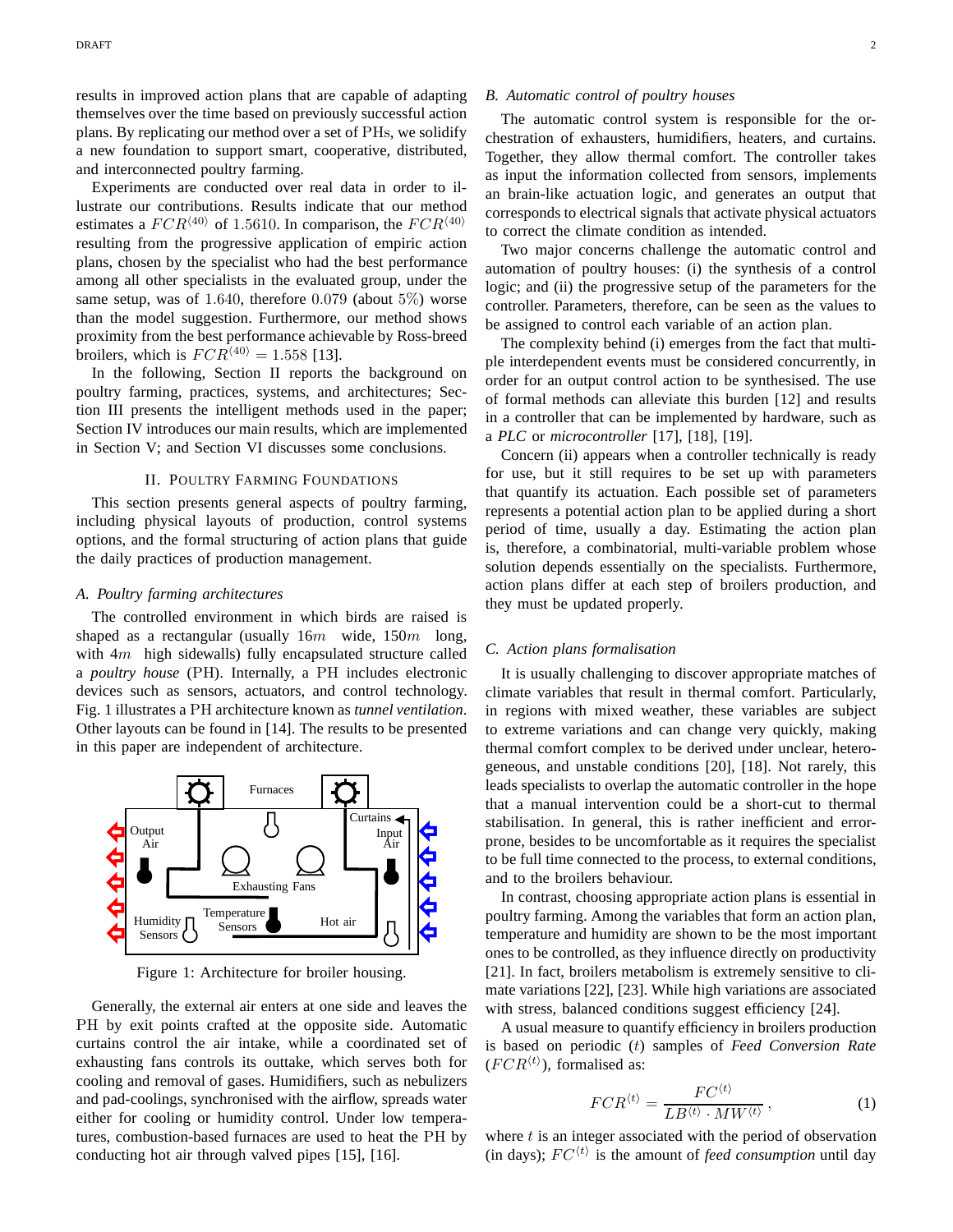$t$ ;  $LB^{(t)}$  is the number of *living birds* at day t; and  $MW^{(t)}$ is the *mean weigh* at day t [5].

An effective action plan is achieved when the  $FCR<sup>{t}</sup>$  is improved, i.e., when it approximates to zero [25]. The more accurate the action plan, the lower the conversion rate, and the greater the production.

However, obtaining a satisfactory  $FCR<sup>{\langle t \rangle}</sup>$ , at the end of a flock production (usually  $t = 40$ ), requires enormous ability from the specialist to conduct the daily management. It depends, basically, on how the daily parameters are informed to the controller so that, in combination, they could result in a reasonable accumulated  $FCR^{\langle 40 \rangle}$  for the entire flock. This task is supported, to some extent, by general guides provided by companies that centralise production.

In practice, however, the guides are far away from the real needs faced by the specialist during the daily management. A general guide does not differentiate, for example, seasonality or geographical peculiarities that cause quick variations of temperature, wind direction, altitude, humidity, and pressure. In addition, each region may have a local legislation (such as environmental issues or health surveillance) which may require customised management practices.

As a consequence, specialists use their own experience, from previous flocks, to set up action plans. This leads to fully (and foolish) empirical decisions, such as the one observed in periodical in-loco visits, that contrast radically to the protocol of best practices [26]: (i) induce to scarce or excessive feed; (ii) alter cold or heat unnecessarily; and (iii) manage humidity levels according to human sensation.

In fact, in addition to his technical knowledge, patience, empathy, and dedication, the specialist also uses his 5 senses to constantly check the birds welfare, monitoring whether they are eating, playing, drinking, chirping, resting, or huddling [3]. By hearing, he checks breathing sound, vocalisation, sneaking, and sneezing, as well as whether or not the mechanical noise produced by the power and ventilation systems are appropriate. By nosing, the specialist checks the ammonia levels, the feed smell, and the air quality. By tasting, he checks feed and water. By touching, he can check the morphology, such as breast conformance and feather condition; he can also feel the level of air circulation on his skin, and the temperature inside and outside the PH; he can also checks the texture of the feed (if the pellets break down easily in the hand and in the feeder), and the condition of the litter to possibly identify excessive humidity that could indicate lack of ventilation [27], [28], [29].

Observe, therefore, that in addition to guides support there is a number of decisions that do still depend on human perception, experience, education, training, and other technical skills. As a result, performance is quite unpredictable and incomparable in poultry farming. This is even more evident when a PH is part of larger production system, as follows.

#### *D. Distributed poultry houses*

In practice, it is quite usual for a specialist to handle more than one PH into a shared infrastructure. This allows for largescale production, simplifies supply chain, facilitates maintenance, reuses sanitary guards, etc., composing a business model known as *vertically integrated production* VIP [30].

Despite promising advantages, the potential of VIP models is still not fully exploited in the literature. Currently, each PH is seen as a local, self-contained, entity that does not depend or share any of its features with others. This prevents them to cooperate in order to maximise production or improve practices over the time. We claim that the main barrier is technological, which composes the main subject of this paper.

From now forward, whenever two or more PHs share the same physical infrastructure, we call them a *poultry condominium* (PC). In PCs, the concept of *connectivity* plays an essential role. Nevertheless, only a few initiatives have been reported in the literature to assist poultry production with data exchange. In [31], [32], [33], connectivity is exploited to monitor climate variables in houses, such as temperature and humidity, using wireless sensors. However, the connectivitybased cooperation among different PHs, in an attempt for optimising their action plans, has not yet been reported.

In contrast, some methods are proposed to assist the specialists with candidate action plans that can be used for optimisation purposes. However, they are not based on interconnection of PHs. For example, [34] develops a climate monitoring and management system for PHs using fuzzy logic. This approach performs well in comparison with other classical controllers, but it does not directly apply to PCs. In [11] a novel ANNbased approach in introduced to suggest optimised action plans to the specialist. However, it is not integrated with automatic controllers, which prevents control reconfiguration directly from the estimated action plans. Furthermore, this contribution does not propose an adaptive method.

Therefore, we argue that the existing approaches in the literature are not extensible enough to cover PC-based architectures for poultry farming. A question that remains is how to estimate, for a set of different and distributed PHs, a reasonable action plan that could be replicated automatically to each controller within the PC? Could this action plan adapt autonomously over time to different environment profiles? In the following, we present the foundations that help us to answer these questions.

# III. ARTIFICIAL NEURAL NETWORKS AND GENETIC ALGORITHMS FOUNDATIONS

In this section, we provide a general overview on neural networks and genetic algorithms, evidencing their combined role for results to be derived later in Section IV.

# *A. Artificial Neural Networks*

*Artificial Neural Networks* (ANNs) are computational resources that use the notion of biological neurons to emulate the human brain. By multiplying and iterating through artificial neurons, a ANN can anticipate, with reasonable accuracy, the human reasoning to take decisions, so that problems can be solved in advance [35]. An ANN topology that is used in this article is detailed in the following.

# *B. Recurrent Neural Networks*

The main limitation of traditional ANNs is that they are not forged to accumulate memory, i.e., information about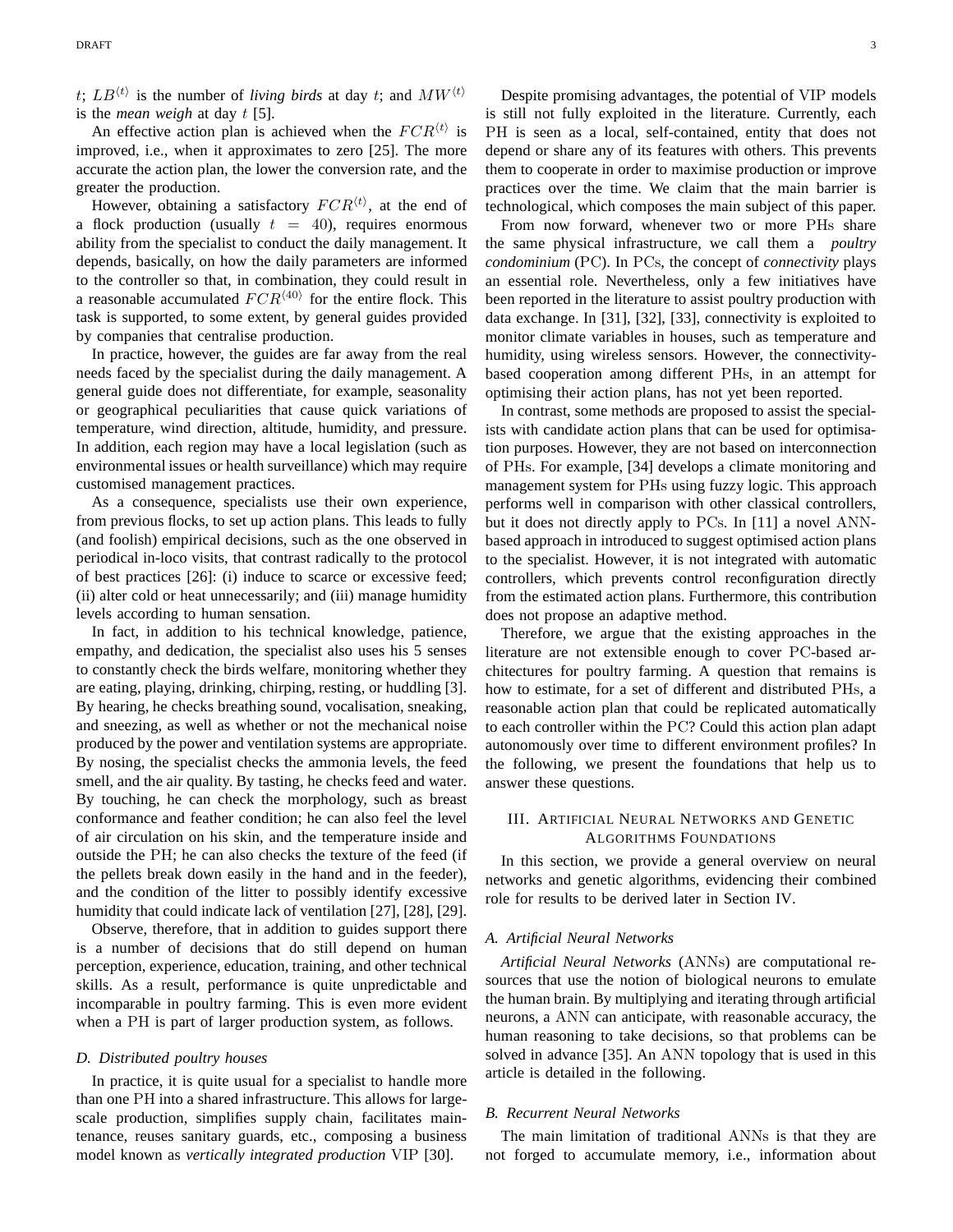previous events. The so called *Recurring Neural Networks* (RNNs) extends the ordinary ANNs with this feature. RNNs are alternatives that allow recognizing patterns in data streams, by taking *time* and *order* into account [36]. They are looped networks that allow information to persist, which better imitates the human brain in which knowledge is accumulative [36]. Fig. 2 compares the neuron model of a RNN (Fig.  $2(a)$ ) with a *Feed-Forward*-based ANN (Fig. 2(b)).



Figure 2: Architecture of RNNs and ANNs.

The RNN loops imply that decisions reached at time step  $t-1$  affect the decision reached a moment later, at time step t. Thus, RNNs have two input sources: the present and the recent past, which are combined to determine how they respond to new data. This memory information is kept within the hidden states of a RNN, which can pass through many stages of time, as it progresses sequentially. The relation between events is called *long-term* dependency, because an event in time is a function of one or more past events [37]. Formally, the process of taking the memory forward is displayed as:

$$
\mathbf{h}^{\langle t \rangle} = \sigma_h(\mathbf{W}_{xh}\mathbf{x}^{\langle t \rangle} + \mathbf{W}_{hh}\mathbf{h}^{\langle t-1 \rangle} + \mathbf{b}_h), \quad (2)
$$

where  $\mathbf{h}^{\langle t \rangle}$  is the hidden state vector in time step t;  $\mathbf{x}^{\langle t \rangle}$  is the input data vector in time step t;  $h^{(t-1)}$  is the vector hidden state of the previous step;  $W_{xh}$  is the matrix of the network weights to the input  $\mathbf{x}^{\langle t \rangle}$ ;  $\mathbf{W}_{hh}$  is the matrix of the network weights to the hidden input  $\mathbf{h}^{(t-1)}$ ;  $\mathbf{b}_h$  is the vector *bias*; and  $\sigma_h$  is the activation function [37].

The learning of the weight matrices  $W_{xh}$  and  $W_{hh}$  can be given by the *backpropation through time* method or similar [38]. However, ordinary RNNs are unable to capture information from *long-term* dependencies [36], which can be alternatively addressed as follows.

# *C. Long Short Term Memory*

*Long Short Term Memory* (LSTM) networks are derived from ordinary RNNs and explicitly designed to avoid the longterm dependency problem, i.e., they are forged to remember information for long periods [39].

A LSTM is composed of: (i) a *hidden* state, (ii) a *cell* state, and (iii) access *gates*. The hidden state in the current step  $(h<sup>{t}</sup>)$  contains the output for that step. The cell state contains information learned from the previous steps. At each step, information is added to, or removed from, the cell state using three gates, i.e., gates select and save relevant information, eliminating the others. Fig. 3 illustrates a LSTM network.



Figure 3: LSTM network architecture.

Formally, the architecture can be exposed as follows:

$$
\mathbf{f}^{\langle t \rangle} = \sigma_f(\mathbf{W}_{xf}\mathbf{x}^{\langle t \rangle} + \mathbf{W}_{hf}\mathbf{h}^{\langle t-1 \rangle} + \mathbf{b}_f); \tag{3}
$$

$$
\mathbf{i}^{\langle t \rangle} = \varphi_l(\mathbf{W}_{xl}\mathbf{x}^{\langle t \rangle} + \mathbf{W}_{hl}\mathbf{h}^{\langle t-1 \rangle} + \mathbf{b}_l); \tag{4}
$$

$$
\mathbf{j}^{(t)} = \sigma_j(\mathbf{W}_{xj}\mathbf{x}^{(t)} + \mathbf{W}_{hj}\mathbf{h}^{(t-1)} + \mathbf{b}_j); \tag{5}
$$

$$
\mathbf{o}^{\langle t \rangle} = \sigma_o(\mathbf{W}_{xo}\mathbf{x}^{\langle t \rangle} + \mathbf{W}_{ho}\mathbf{h}^{\langle t-1 \rangle} + \mathbf{b}_o); \tag{6}
$$

$$
\mathbf{C}^{\langle t \rangle} = (\mathbf{C}^{\langle t-1 \rangle} \odot \mathbf{f}^{\langle t \rangle}) \oplus (\mathbf{i}^{\langle t \rangle} \odot \mathbf{j}^{\langle t \rangle}) \text{ and } ; \tag{7}
$$

$$
\mathbf{h}^{\langle t \rangle} = \varphi(\mathbf{C}^{\langle t \rangle}) \odot \mathbf{o}^{\langle t \rangle}, \tag{8}
$$

where  $W_{xf}$ ,  $W_{xi}$ ,  $W_{xi}$ , and  $W_{xo}$  are the weight matrices;  $\mathbf{b}_f$ ,  $\mathbf{b}_i$ ,  $\mathbf{b}_j$ , and  $\mathbf{b}_o$  are the biases;  $\odot$  and  $\oplus$  denote, respectively, the element-wise vectors product and plus; and  $\sigma$  and  $\varphi$  are the activation functions, where  $\sigma$  refers to the gates and  $\varphi$  is associated with the hidden state and the cell state [40]. Semantically, the architecture means the following:

- Forget Gate: decides which information, from the previous hidden state ( $\mathbf{h}^{\langle t-1 \rangle}$ ), and the current input ( $\mathbf{x}^{\langle t \rangle}$ ), should be kept. The information is transmitted by Eq. (3), ranging from 0 to 1. Values close to 0 are forgotten, and those close to 1 are kept;
- Input Gate: updates the state of the cell state . First,  $\mathbf{h}^{(t-1)}$ and  $\mathbf{x}^{(t)}$  pass through Eq. (5), that decides which values are to be updated. In parallel,  $\mathbf{h}^{\langle t-1 \rangle}$  and  $\mathbf{x}^{\langle t \rangle}$  pass through Eq. (4), which converts values for the range -1 to 1 by  $\varphi$ . Then, Eq. (4) and Eq. (5) are multiplied by  $\odot$ , so that the Eq. (5) is used to decide what information is important to keep from Eq. (4);
- Cell State: connects the outputs of the forget gate to the input gate. Initially, the state of the previous cell  $\mathbf{C}^{\langle t-1 \rangle}$ is multiplied by the forget gate. Initially  $C^{(t-1)} = 0$ . The result is added to the output of the input gate. This procedure leads to the new cell state  $\mathbf{C}^{\langle t \rangle}$  (Eq. (7));
- Output Gate: defines the next hidden state  $\mathbf{h}^{\langle t \rangle}$ . Initially, the previous hidden state  $h^{(t-1)}$  and the current input  $\mathbf{x}^{\langle t \rangle}$  pass through Eq. (6). Then, the state of the newly modified cell  $(C^{(t)})$  passes through  $\varphi$ . By multiplying the output  $\varphi$  by the output from Eq. (6) we find out what information the new hidden state should carry.  $\mathbf{C}^{\langle t \rangle}$  and  $\mathbf{h}^{\langle t \rangle}$  are transferred to the next stage of time, and the process repeats.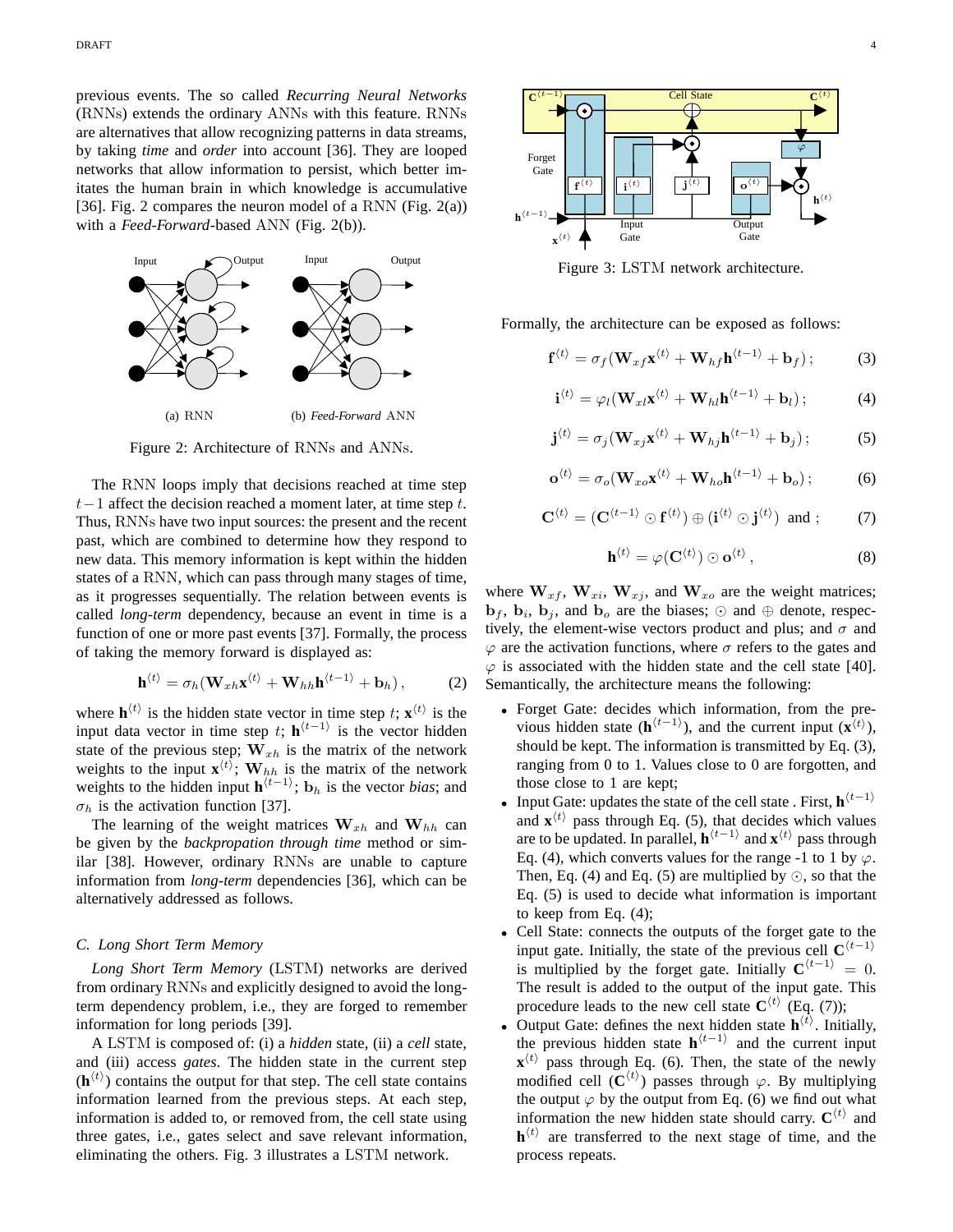*1) Existing applications:* In poultry farming, variables related animal growth are captured over the time, constituting time series [41], [42]. Traditional time series forecasting methods often use *autoregressive* models [43] as, for example, autoregressive moving average (ARMA) [44], autoregressive integrated moving average (ARIMA) [41], etc. However, the literature suggests that LSTM networks achieve better results for time series, when compared with these and others methods [45], [46], [40].

In agriculture, applications of LSTM networks are very recent and still limited to a few domains, such as in a greenhouse plan to estimate the temperature, humidity, and  $CO<sub>2</sub>$  levels [47]. In poultry farming, LSTM networks have not been applied so far, despite their expected potential. They could be used, for example, to predict weight gain of broilers, as the long-term memory feature allows them to trace the accumulative impact of a given action plan, from the first to the last day of production. In comparison, a ordinary RNN would be able to take only the effect of the previous days into account, disregarding the others [22], [23].

Growth prediction has actually been approached by [48], using a ARMAX nonlinear *dynamic neural network* (DNN). However, this model does not allow to assess and trace the impact of different action plans on performance, and variables associated with mortality are not considered. Furthermore, the accumulative long-term memory of LSTMs leads to a more promising approach to process time-dependent data streams, in comparison to DNNs.

Specifically about  $FCR^{\langle t \rangle}$  estimations, [49] develop a ANN model to predict water consumption and body temperature of broilers when subjected to thermal stress. As expected, the ANN nature prevents to exploit the accumulative impact of distinct action plans over productivity. Attempting to fulfil this gap in the recent literature, this paper implements and tests a LSTM network (see Section IV) that estimates the impact of management variations on the  $FCR<sup>{t}</sup>$  in Eq. (1). Upon validation, this model allows to test different management combinations and quickly sort their best features.

## *D. A search problem appearing from* LSTM *results*

When using LSTMs to estimate  $FCR^{\langle t \rangle}$ , a daily multivariable action plan ( $\mathbf{x}^{(t)}$ ) and the previous day output ( $\mathbf{h}^{(t-1)}$ ) have to be provided to the network (see Fig.3). Then,  $FCR^{\langle t \rangle}$ can be derived from the output  $h^{(t)}$ , which is also multivariable. Naturally, every possible combination of inputs leads to a different  $FCR<sup>{t}</sup>$ , and a pertinent question is how to configure an input setup that results into some expected  $FCR^{\langle t \rangle}$  standard.

This question can be answered by empirically selecting variable values to compose the LSTM input. This is actually a trial-and-error strategy very similar to how specialists do in practice. Under the assumption that the very best  $FCR^{\langle t \rangle}$  is to be found, it is inevitable to combine every possible input variable value, with all other values, from all other variables. Although this combinatorial task is subject to automation, it is in general associated with exhaustive computing, that grows exponentially with the number of variables to be considered in

the problem [50]. As action plans may enlarge their number of variables, exhaustive solutions are limited to reduced setups.

In this paper, we first implemented an exhaustive search to try to estimate the action plan that would lead to the best  $FCR^{\langle t \rangle}$ . As expected, the approach was unable to combine, within useful time, all possible action plan configurations, replicated from the first to the last day of production.

Alternatively, one can replace the exhaustive search by a heuristic that feasibly returns candidate action plans that may, or may not, be the optimal (called the globaloptimalsolution), but a reasonable approximation of it.

Although there exist several heuristic methods reported in the literature, such as *Genetic Algorithms* (GAs), *Simulated annealing*, *Tabu* search, etc. [51], GAs are of particular interest in this paper. GAs have been one of the most popular heuristic approaches when it comes to solve complex multiobjective and optimisation problems [52]. It allows searching simultaneously for different regions of a solution space, which returns a more diversified set of possible solutions for complex problems with non-convex, discontinuous, and multimodal solution spaces [52]. This coincides with the nature of the application domain exploited in this paper. In fact, GAs have already been applied in poultry farming to search for different options of feed compositions [53], [54], but applications in action plan optimisation has not yet been reported.

# *E. Genetic Algorithms*

A *Genetic Algorithm* is a search method based on the principle of natural evolution: among a population of individuals, the more suitable ones are statistically more likely to reproduce and propagate their *genes* [55].

Six steps compose a general GA-based approach: (i) initial population and restrictions; (ii) fitness function; (iii) selection; (iv) crossover; (v) mutation; and (vi) stopping criteria. The Algorithm 1 [56] summarizes how they are related.

| <b>Algorithm 1:</b> Pseudo Code - Genetic Algorithm |                                                           |  |  |  |  |  |
|-----------------------------------------------------|-----------------------------------------------------------|--|--|--|--|--|
| begin                                               |                                                           |  |  |  |  |  |
| $\mathbf{2}$                                        | defines restrictions:                                     |  |  |  |  |  |
| 3                                                   | sets population size;                                     |  |  |  |  |  |
| $\overline{\mathbf{4}}$                             | generate a initial population;                            |  |  |  |  |  |
| 5                                                   | <b>while</b> Some stopping criterion is not met <b>do</b> |  |  |  |  |  |
| 6                                                   | compute fitness;                                          |  |  |  |  |  |
| 7                                                   | apply method for selection;                               |  |  |  |  |  |
| 8                                                   | apply method for crossover;                               |  |  |  |  |  |
| 9                                                   | apply method for mutation;                                |  |  |  |  |  |
| 10                                                  | update the solution;                                      |  |  |  |  |  |
| 11                                                  | end                                                       |  |  |  |  |  |
| 12                                                  | return the solution;                                      |  |  |  |  |  |
| 13 end                                              |                                                           |  |  |  |  |  |

*1) Population and restrictions:* the approach starts by considering a set of individuals (or, biologically speaking, *chromosomes*), that together form a finite *population*, denoted P, whose size  $P<sub>S</sub>$  corresponds to the number of individuals in a *generation*. The larger the population, the more complete is the search for a solution, which increases the chances for it to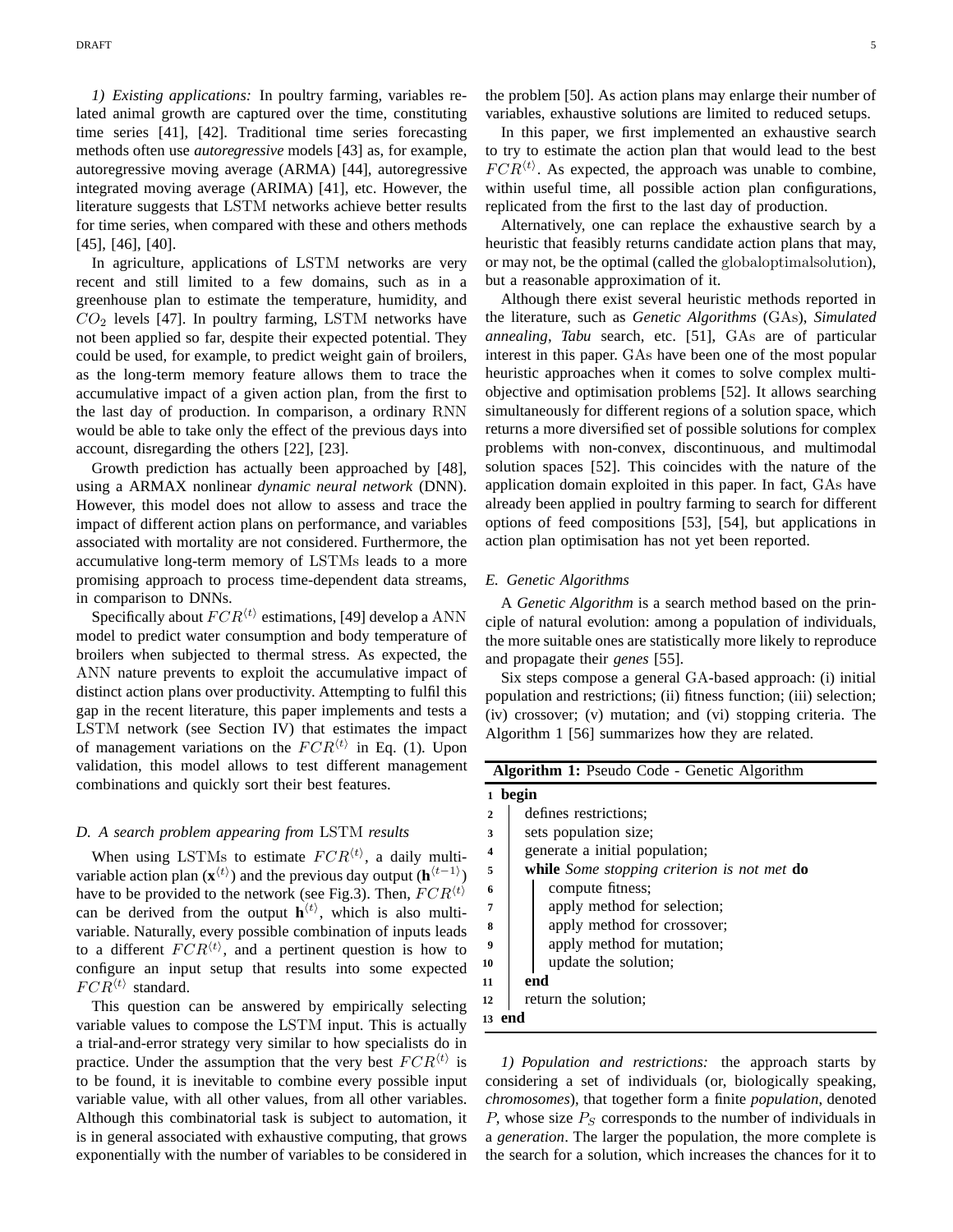be a globaloptimalsolution. In contrast, large populations also increase the computational effort to process the search, so that their balance is usually a good measure for successful GAs. In this paper we empirically set  $P<sub>S</sub> = 200$  individuals, because it has returned the best cost benefit (accuracy  $\times$  execution time) after we tested for 50, 100, 200, 300, and 500 individuals. Here, an individual is an action plan and the population  $P$  is the set of action plans.

Internally, the features of a *chromosome* are represented by a finite chain of *genes*, denoted  $\mathbf{G}$ , of size  $G_S$ , which for algorithmic treatment is in this paper modelled by a vector  $G = [g_1, \dots, g_n]$ . Each character  $g_i$ ,  $i = 1, \dots, n$ , can be associated with a data domain, such as binary, string, integer, real, etc. The way the elements of G are modelled reflects the possibilities for them to be crossed afterwards [57].

For the purposes of this paper, G includes only real and integer numbers. For example,  $G = [10, 30.5, 60]$  exposes a hypothetical action plan with 3 *genes*, i.e.,  $G_S = 3$ , where  $g_1 = 10$  is the day of production,  $g_2 = 30.5^{\circ}C$  describes the temperature and  $g_3 = 60\%$  describes the humidity.

Each  $g_i$  is limited to well-defined values, or ranges of values, known as *restrictions*. There are 3 usual ways to represent restrictions: (i) equality; (ii) inequality; or (iii) mixed restriction, that combines the other two [58]. It is opportune for this paper to focus on inequality restrictions, as they are conducive to intervals. The model of an inequality restriction is presented in Eq. (9):

$$
A * x \leqslant b,\tag{9}
$$

where:  $A$  is a matrix of dimension  $M$  lines (number of restrictions) by  $G_S$  columns; x is the column vector with  $G_S$ elements that contains the variables to be restricted; and  $b$  is the column vector with  $M$  elements.

The following example shows a restriction (Res) that bounds the temperature (T) to the interval [30°C, 35°C], and the humidity  $(H)$  to  $[70\%, 75\%]$ .

$$
Res = \begin{bmatrix} 1 & 0 \\ -1 & 0 \\ 0 & 1 \\ 0 & -1 \end{bmatrix} \begin{bmatrix} T \\ H \end{bmatrix} \leqslant \begin{bmatrix} 35 \\ -30 \\ 75 \\ -70 \end{bmatrix}.
$$

For this example,  $G_S = 2$  and  $M = 2 \cdot G_S$ .

*2) Fitness and Selection:* a *fitness* function determines the probability for an individual to be selected for reproduction, so that it can propagate its genes to a new descendant. In this paper, fitness refers to  $FCR^{\langle 40 \rangle}$  (end of a flock) which is estimated by the three output variables of the LSTM network.

Based on the fitness value, individuals are *selected*. A selection can be implemented by methods such as *Roulette*, *Tournament*, or *Stochastic Uniform* (SU). For the purposes of this paper, the  $SU$  method is shown to be more appropriate, as it chooses several individuals by random sampling and this allows individuals who are weaker in the population (from the point of view of their fitness value) to also have chances to be chosen.

*3) Crossover:* after selection, two individuals, or parents, form a child for the next generation, based on their best features, i.e., the child is expected to improve its parents, to some extent [59]. The crossover method adopted in this paper is the *heuristic crossover* (HC), which has the characteristic of transferring to the offspring only high fitness regions of the solution space. This leads to quicker convergence and better solutions [60]. In the poultry literature, the  $HC$  methods has already been tested [54], [53] to improve nutrients dosage, and it seems to be sound.

Formally, it can be described as in Eq. (10) [61].

$$
\mathbf{child} = \mathbf{p_2} + \beta * (\mathbf{p_1} - \mathbf{p_2}).\tag{10}
$$

That is, the vector child extends its parents (vectors  $p_1$  and  $p_2$ ), standing in the path from the worse  $(p_1)$  to the best parent ( $p_2$ ). In this case,  $\beta$  specifies how far the child is from the parent with best fitness. We tested  $\beta$  within the interval [0.1, 1.2] and fixed it in  $\beta = 0.6$ , which returned better results.

*4) Mutation:* some of the children previously generated by the crossover process may have their genes altered by mutation. This means that a child may receive characteristics not inherited from its parents, which gives more dynamism and diversity to the new population.

Among the existing mutation methods, the *Adaptive Mutation* (AM) [62] has the feature of randomly multiplying some genes by a very low and random value. Upon mutation, the method ensures that genes still respect the bounds imposed by the *restrictions*, which justifies the use of AM in this paper.

*5) Stopping Criteria:* a GA has eventually to satisfy a condition that leads it to stop and end the search. A stopping criteria can be, for example [63]: (i) maximum number of iterations; (ii) maximum execution time; (iii) limit value for the fitness function; (iv) timeout with no changes in the fitness function; (v) restriction violation, etc. In this article, all these stopping criteria were implemented for test. However, as shown in Section IV-C1, the algorithm stops by reaching the timeout, with no changes in the fitness function.

For application in poultry houses, we propose next an architecture that integrate LSTM network as fitness function of the GA. Together, this combination performs searches for intelligent action plans.

#### IV. MAIN RESULTS

This section presents our main results. Initially, Section IV-A formalises the idea of PCs, and shows how the dataset used in this paper was collected and processed. It also presents a mathematical foundation to formally expose action plans, which will support the LSTM network proposed in Section IV-B, and integrated with GAs in Section IV-C. Finally, physical and logical implementations are presented in Section V in the form of a *Supervisory Control and Data Acquisition* (SCADA) system and network infrastructure.

## *A. Poultry condominiums*

Let a PC be structured as in Fig. 4 and formalised as the finite set Cond =  $\{PH_1, \cdots, PH_n\}$  of poultry houses  $PH_i$ , for  $1 \leq i \leq n$ , that are constructed in proximity and share an isolated, controlled, modular, and escalable infrastructure. Assume that each  $PH_i$  is managed by a different specialist so that the action plans they choose may diverge, to some extent.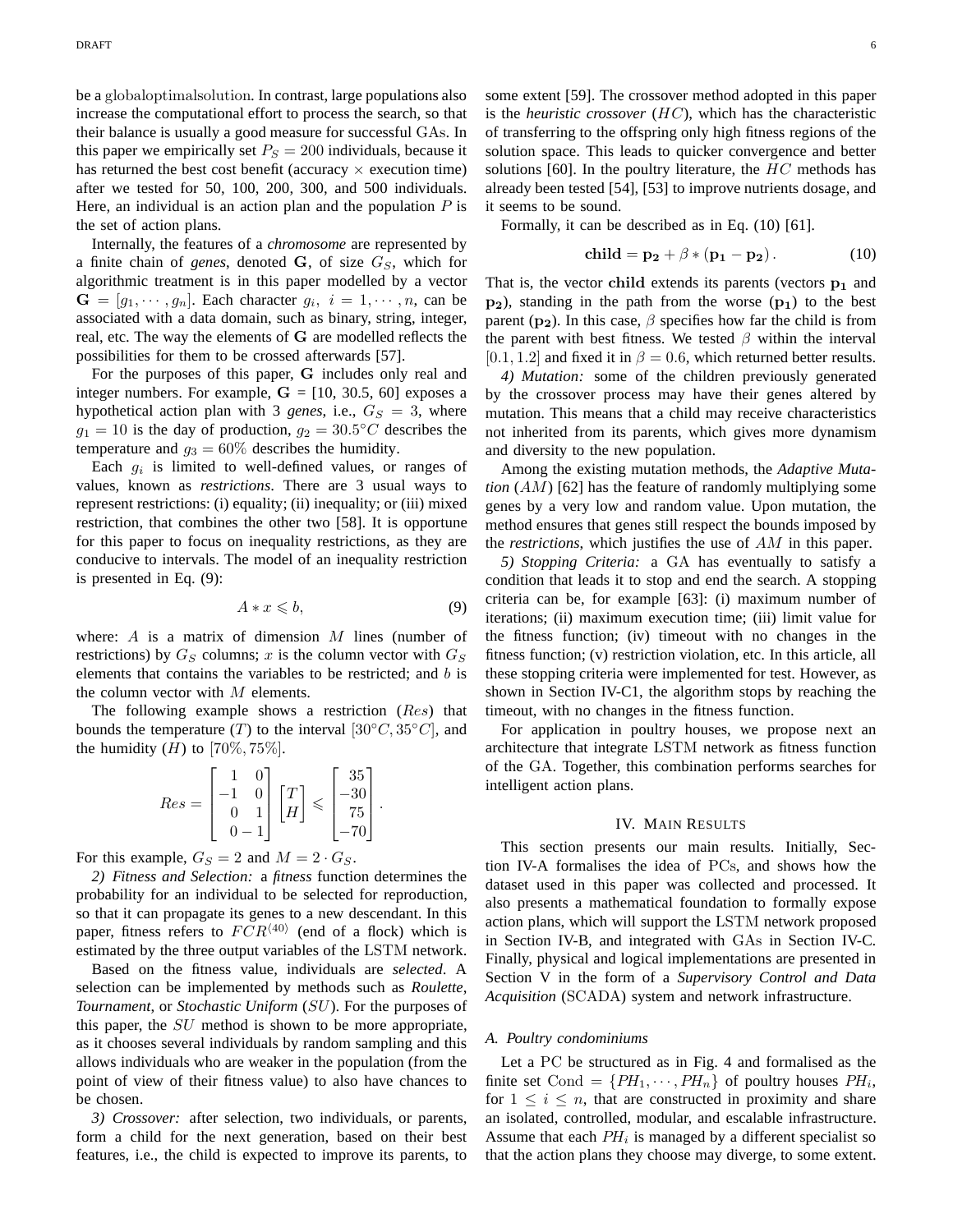

Figure 4: Structure poultry house condominium Cond =  $\{PH_1, \dots, PH_n\}$ .

Physically, each  $PH_i$  has an automated feed system, which works continuously from 6 AM until 10 PM, during which broilers can eat according to their needs. It also includes electronic devices that inform the values of daily feed consumption ( $FC<sup>{t}</sup>$ ), where t is the reference day. Also automatic scales are positioned along the PH to collect mean daily weight  $(MW^{\langle t \rangle})$  measurements and store them into a database, which is part of the control system infrastructure. Each flock takes about 40 days to be produced, and the final weight (i.e,  $MW^{(40)}$ ) is expected to be of approximately 2.8 Kg.

Therefore, for a range  $t = 1, \dots, 40$ , the temperature  $(Min(T)^{\langle t \rangle}, Avg(T)^{\langle t \rangle})$  and  $Max(T)^{\langle t \rangle})$  and relative humidity  $(Min(H)^{\langle t \rangle}, Avg(H)^{\langle t \rangle},$  and  $Max(H)^{\langle t \rangle})$  of the PHs are automatically collect and stored in the database. Complementing for automatic data collection, the specialist also records the *mortality of day t*  $(M<sup>{t}</sup>)$ , which can be alternatively exposed as the *number of live birds*  $(LB^{(t)})$ , such that:

$$
LB^{\langle t \rangle} = |F| - \sum_{t=1}^{p} M^{\langle t \rangle}.
$$
 (11)

That is,  $LB<sup>{\langle t \rangle}</sup>$  is the difference between the *initial amount of birds* in a flock  $(|F|)$ , and the accumulated mortality recorded by the specialist during a period  $p$ .

*1) Data acquisition:* for the purpose of this paper, the dataset was constructed by observing a poultry condominium composed of three PHs, which were used for collecting daily data sampling. The birds in the three PHs were only male, *Ross* broilers [64]. The data acquisition was made between August 2019 and March 2020, alternating therefore different seasonal features. A total of 12 flocks were observed (i.e., 12 samples), the same as used in related literature [48], which has shown to be quite sufficient for the intended analysis.

Table I summarises and denotes the main variables collected and used in the experiments that follow. Input and output variables have been formalised so far, while *output normalised variables* will be introduced in the following section Section IV-A2. *Input variables* correspond to the action plan for day t, for  $t = 1, \dots, 40$ , while *output variables* expose the variables influenced by this action plan. The selection algorithm *Greedy Stepwise* [65] has been applied to confirm the relevance of the input variables over the output. According to the tests performed, all input variables influence the output variables.

| Input variables                    | Unit                     | <b>Notation</b>                         |
|------------------------------------|--------------------------|-----------------------------------------|
|                                    |                          |                                         |
| day                                | $t = 1, \cdots, 40$      | ŧ                                       |
| minimum temperature                | $\lceil$ <sup>o</sup> C] | $Min(T)^{\langle t \rangle}$            |
| mean temperature                   | $\lceil$ °C              | $Avg(T)^{\langle t \rangle}$            |
| maximum temperature                | $\lceil$ °Cl             | $Max(T)^{\langle t \rangle}$            |
| minimum humidity                   | [%]                      | $Min(\overline{H)^{\langle t \rangle}}$ |
| mean humidity                      | [%]                      | $Avg(H)^{\langle t \rangle}$            |
| maximum humidity                   | [%]                      | $Max(H)^{\langle t \rangle}$            |
| <b>Output variables</b>            |                          | <b>Notation</b>                         |
| mean daily weigh                   | [g]                      | $MW^{\langle t \rangle}$                |
| daily feed consumption             | [Kq]                     | $FC^{\langle t \rangle}$                |
| number of living birds             | [birds]                  | $LR^{\langle t \rangle}$                |
| daily mortality                    | [birds]                  | $M^{\langle t \rangle}$                 |
| <b>Output variables normalized</b> |                          | <b>Notation</b>                         |
| daily feed consumption per bird    | [Kq/bird]                | $FCb^{\langle t \rangle}$               |
| number of living birds per area    | $[bird/m^2]$             | $LBa^{\langle t \rangle}$               |
| daily mortality per area           | $\lceil bird/m^2\rceil$  | $Ma^{\langle t \rangle}$                |

Table I: Variables to be considered in our experiments.

A daily measurement was collected for each of the 7 input variables in Table I, totalling 280 measurements ( $7 \times 40$  days of the flock) in one sample. For the 3 output variables, the daily measurement for  $MW^{\langle t \rangle}$ ,  $FC^{\langle t \rangle}$ , and  $LB^{\langle t \rangle}$  correspond to 120 measurements  $(3 \times 40)$ , also for one sample. Therefore, as there were 3 PHs, each one provided 4 samples to the total of 12 samples, which corresponds to a input data matrix of  $12 \times 280$ , while the corresponding output data form a matrix sized  $12 \times 120$ .

*2) Data normalisation:* the observed PHs have two different areas,  $A_{PH_1}$  and  $A_{PH_2}$ .  $A_{PH_1}$  is 150 m long and 16 m wide, totalling 2400  $m^2$ , and it can host about 34800 birds.  $A_{PH_2}$  is 150 m long by 12 m wide, with a floor area of 1800  $m^2$  that accommodates 26500 birds. Thus,  $M^{\langle t \rangle}$  and  $LB^{\langle t \rangle}$  can be normalised by the area  $A_{PH_i}$ , such that:

$$
M\mathbf{a}^{\langle t\rangle} = \frac{M^{\langle t\rangle}}{A_{PH_i}}; \text{ and } (12)
$$

$$
LBa^{\langle t \rangle} = \frac{LB^{\langle t \rangle}}{A_{PH_i}} \,. \tag{13}
$$

Also,  $FC^{\langle t \rangle}$  can be normalised by  $LB^{\langle t \rangle}$ , resulting in *feed consumption per bird*  $(FCb^{(t)})$ , such that:

$$
FC\mathbf{b}^{\langle t\rangle} = \frac{FC^{\langle t\rangle}}{LB^{\langle t\rangle}}.
$$
 (14)

Remark that, in this way,  $FCR^{\langle t \rangle}$  can be calculated by modifying the Eq. (1), additionally pondering: (i) the number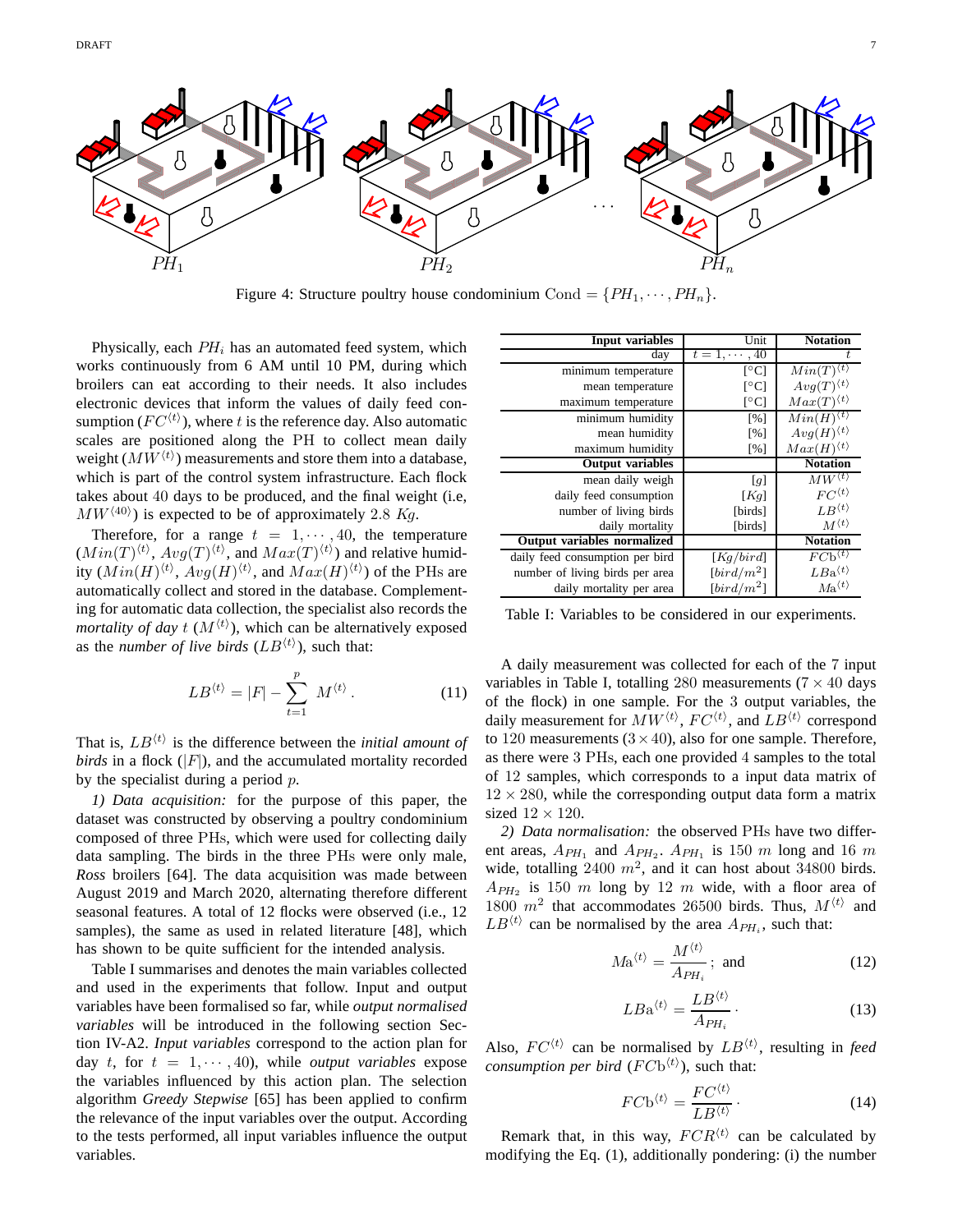of living birds per area  $A_{PH_i}$  ( $LBa^{(t)}$ ); and (ii) the daily feed consumption by the number of living birds  $(FCb^{(t)})$ . Eq. (15) formalises this idea:

$$
FCR^{\langle t \rangle} = 1000 \frac{FC\mathbf{b}^{\langle t \rangle}}{LB\mathbf{a}^{\langle t \rangle} \; MW^{\langle t \rangle}} \; LB\mathbf{a}^{\langle t \rangle} \,, \tag{15}
$$

where the constant 1000 compensates the effect of the weight conversion from  $Kg$  to g in  $FCb^{(t)}$ .

The collected data can be statistically assessed as follows.

3) Exploratory data analysis: mean  $(\mu)$  and *standard deviation*  $(\sigma)$  are two essential metrics to be considered in this paper. For the set of variables in Table I, collected during the 12 observed flocks,  $\mu$  and  $\sigma$  are summarized as in Fig. 5.

One can observe a strong positive linear correlation (coefficient 0.9996,  $\cong$  1) between  $\mu(FCb^{\langle t \rangle})$  in Fig. 5(h) and  $\mu(MW^{\langle t \rangle})$  in Fig. 5(g), similarly to what is observed in [48]. See in Fig. 5(g) that  $\sigma(MW^{\langle t \rangle})$  remains without significant variation until approximately day 20.

Furthermore,  $\mu(MW^{\langle t \rangle})$  has a negative linear correlation (coefficient  $-0.90$ ) with  $\mu(Avg(T)^{\langle t \rangle})$  (Fig. 5(b)), which, in its turn, also show no significant variations of  $\sigma(Avg(T)^{\langle t \rangle})$ (Fig. 5(b)) around the average by the same period of twenty days. We believe that, due to climate homogeneity, the same  $Avg(T)^{\langle t \rangle}$  standard was set to all PHs during this period. Another possibility is that the homogeneity results from the reduced space into which the birds are subject during their first twenty days of life. After this period, they gradually occupy the entire space of the PH, which equivalently complexifies the temperature control, possibly increasing  $\sigma(Avg(T)^{\langle t \rangle}).$ 

Fig. 5(i) suggests that  $\mu(Ma^{\langle t \rangle})$  is seasonal and more concentrated during the initial and final lifespan. From day 1 to day 10, a higher mortality rate is noticed, which we believe is caused by periodic interventions of the specialist who manually eliminates birds that, in his opinion, are not healthy enough to return a good  $FCR^{\langle t \rangle}$  and could undermine the entire  $FCR^{\langle t \rangle}$  of the flock. From the day 25 forward, mortality starts a new upward trend, intensifying it over the remaining days. A closer inspection on  $\mu(Min(T)^{\langle t \rangle})$  (Fig. 5(a)) and  $\mu(Max(T)^{\langle t \rangle})$  (Fig. 5(c)) reveals that this may be caused by thermal stress provoked by temperature spikes.

Also remark that  $\mu(Avg(H)^{\langle t \rangle})$  (Fig. 5(e)) shows a negative linear correlation (coefficient  $-0.96$ ) with  $\mu(Avg(T)^{\langle t \rangle})$ in Fig. 5(b). In fact,  $Avg(H)^{\langle t \rangle}$  (Fig. 5(e)),  $Min(H)^{\langle t \rangle}$ (Fig. 5(d)), and  $Max(H)^{\langle t \rangle}$  (Fig. 5(f)), concentrate around the average and they have an increasing rate until the day 10. This should be also due to the small confinement space, which favours the climate homogeneity.

From the day 10 forward, there is an increase in the standard deviation  $(\sigma(\text{Min}(H)^{\langle t \rangle}), \sigma(\text{Avg}(H)^{\langle t \rangle}),$  and  $\sigma(Max(H)^{\langle t \rangle})$ ). One possibility is that this is caused by manual interventions by the specialist who opens and closes the small side windows used for air intake and renewal. Another possible cause is sudden climate variations outside the PH, for example with long rainy season, or cold weather intake. Particularly in cold mornings and winter-like seasons, internal and external climate conditions tend to contrast significantly.

*4) Reliability analysis:* now, we investigate how representative the collected dataset is with respect to (w.r.t.) the generic conditions PHs. By using *statistical inference* on the average of temperature and humidity, we derive a weekly confidence interval, using the *Students t-probabilistic* distribution [66].

The histograms in Fig. 6 show that the mean temperature  $(Avg(T)^{\langle t \rangle})$  and the mean humidity  $(Avg(H)^{\langle t \rangle})$  have a approximately normal distribution for the period of one week. For representation, the  $Avg(T)^{\langle t \rangle}$  and  $Avg(H)^{\langle t \rangle}$  data were normalized by *Z-Score* [67].

Considering a 95 % confidence level, the results of the probabilistic outcomes are shown in the Table II. In practice,  $\mu(Avg(T)^{\langle t \rangle})$  and  $\mu(Avg(H)^{\langle t \rangle})$  centralise the weekly interval, plus a small deviation upwards and downwards.

| Week          | $\overline{Avg}(T)^{\langle t\rangle}$ [°C] | $Avg(H)^{\langle t \rangle}$ [%] |
|---------------|---------------------------------------------|----------------------------------|
|               | [30.36, 32.47]                              | [49.46, 60.18]                   |
| $\mathcal{P}$ | [27.19, 29.07]                              | [60.42, 70.34]                   |
| $\mathcal{R}$ | [25.93, 27.30]                              | [62.94, 71.76]                   |
| Δ             | [23.95, 26.92]                              | [68.86, 78.77]                   |
| 5             | [22.77, 25.65]                              | [72.98, 81.43]                   |
| 6             | [22.72, 25.63]                              | [73.57, 81.22]                   |

Table II: Confidence Interval.

From this analysis, we conclude that weekly true values for  $Avg(T)^{\langle t \rangle}$  and  $Avg(H)^{\langle t \rangle}$  are 95% probable to be within the intervals in Table II. Also, the intervals have a low amplitude, which strengthens the hypothesis that our dataset is acceptably representative.

# *B. Proposed* LSTM *Neural Network*

Now, we exploit our dataset in order to support decision making in poultry farming daily management. The first proposal is based on the LSTM neural network shown in Fig. 7. It takes as input the day under analysis  $(t)$ ; temperature  $(Min(T)^{\langle t \rangle}, Avg(T)^{\langle t \rangle}, and Max(T)^{\langle t \rangle});$  humidity  $(Min(H)^{\langle t \rangle}, Avg(H)^{\langle t \rangle}, and Max(H)^{\langle t \rangle});$  the mean daily weigh of the previous day  $(MW^{\langle t-1\rangle})$ ; the daily feed consumption per bird in the previous day  $(FCb^{(t-1)})$ ; and the number of living birds per area in the previous day ( $LBa^{(t-1)}$ ).

From now forward, the LSTM inputs and outputs will be referred as vectors, as in Fig. 3. That is:

$$
\mathbf{x}^{\langle t \rangle} = [t, Min(T)^{\langle t \rangle}, \cdots, Max(H)^{\langle t \rangle}]; \tag{16}
$$

$$
\mathbf{h}^{\langle t-1 \rangle} = [MW^{\langle t-1 \rangle}, FC\mathbf{b}^{\langle t-1 \rangle}, LB\mathbf{a}^{\langle t-1 \rangle}];\tag{17}
$$

$$
\mathbf{h}^{\langle t \rangle} = [MW^{\langle t \rangle}, FC\mathbf{b}^{\langle t \rangle}, LB\mathbf{a}^{\langle t \rangle}]. \tag{18}
$$

Vector  $\mathbf{x}^{(t)}$  carries the input action plan for day t;  $\mathbf{h}^{(t-1)}$ is the input vector with the previous days outputs; and  $h^{(t)}$ is the output vector for day t. By concatenating  $\mathbf{x}^{\langle t \rangle}$  and  $\mathbf{h}^{(t-1)}$  (denoted  $\mathbf{x}^{(t)} \cap \mathbf{h}^{(t-1)}$ ), and by applying it as the neural network input, we obtain a prediction for  $h^{(t)}$ .

*1) An efficient modular proposal:* In preliminary tests, we approached the dataset monolithically, i.e., considering a single model for the 40 days. However, a modular strategy has shown to be more accurate and consistent with practice. In fact, weekly updates in the setup of PHs are quite usual. Periodically, the specialist has to adjust the height of drinking fountains, the intensity of ventilation and lighting, increase the locomotion area, etc. [64]. Therefore, a modular design of LSTM is more likely to capture every new physical setup.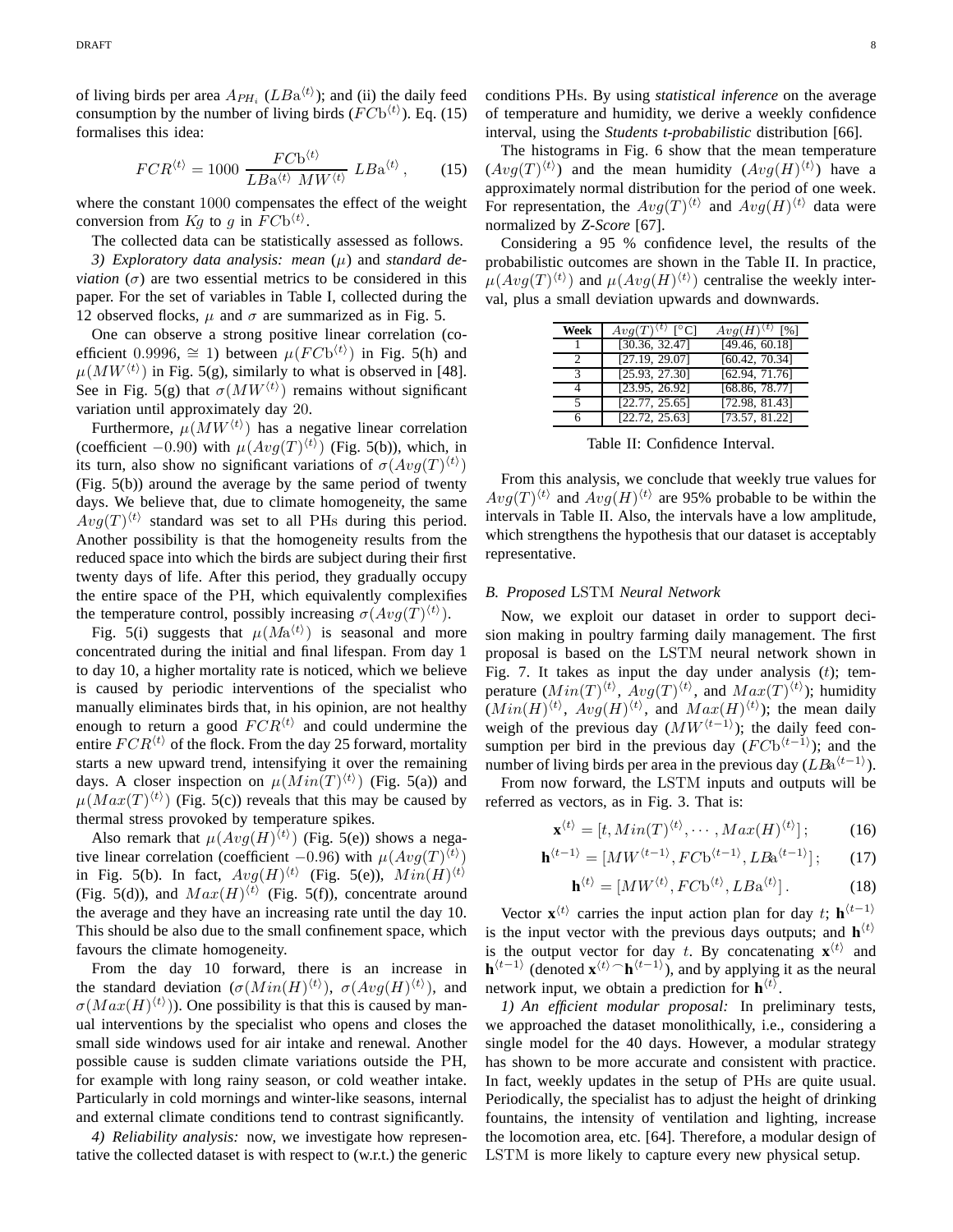

Sfrag replacements

Figure 5: Statistical treatment of the collected variables.



Figure 6: Statistical relevance of the collected dataset.



Figure 7: Proposed LSTM network architecture.

Consider partitioning the model in Fig. 7 into 6 replicas (denoted by  $wm_{w=1}, \dots, w m_{w=6}$ ), so that each partition models a specific week of production. Five partitions  $(wm_{w=1}, \dots, w_{w=5})$  comprise seven days (denoted by  $w_S = 7$ , with  $w_S$  representing the size of the week) of life each, and the other partition  $(wm_{w=6})$  maps the remaining five days ( $w_S = 5$ ), completing the same 40 days of life.

Similarly, the entire dataset (12x280 input and 12x120 output data) is also partitioned into 6 smaller datasets: 5 datasets of dimension 12x49 for input and 12x21 for output data; and 1 dataset of 12x35 for input and 12x15 for output data. Besides, from the 12 collected samples, 10 were allocated for network training, and 2 for test, the same setup as in [48].

*2) Data pre-processing:* before execution, we normalise the LSTM inputs to the interval  $[0, 1]$  in order to improve stability and performance of the deep learning model. Eq. (19) formalises a function  $\Lambda$  that returns the normalised version of a vector k, based on its upper and lower bounds, such that:

$$
\Lambda(k, \max, \min) = \frac{k - \min}{\max - \min},
$$
 (19)

where max and min are upper and lower bounds of k, i.e.,  $\min \le k \le \max$ . Let, for example,  $k = [24, 26, 27]$  be 3 temperature measurements collected from the a PH floor. Consider that  $\min = [23, 22, 25]$ , and  $\max = [28, 27, 30]$ are the corresponding lower and upper bounds for k. Then, the temperature  $(T)$  in the position 1  $(T_1)$ , for instance, varies from 23 to 28, such that  $\Lambda([24], [28], [23]) = 0.2$ , and  $\Lambda(k, \, \text{max}, \, \text{min}) = [0.2, 0.8, 0.4].$ 

The inverse mapping, denoted  $\Lambda^{-1}$  (Eq. (20)), transforms the LSTM outputs back to their original domain.

 $\Lambda^{-1}(\Lambda(\mathbf{k},\mathbf{max},\mathbf{min}))$ =  $\Lambda(\mathbf{k}, \mathbf{max}, \mathbf{min})(\mathbf{max} - \mathbf{min}) + \mathbf{min}.$  (20)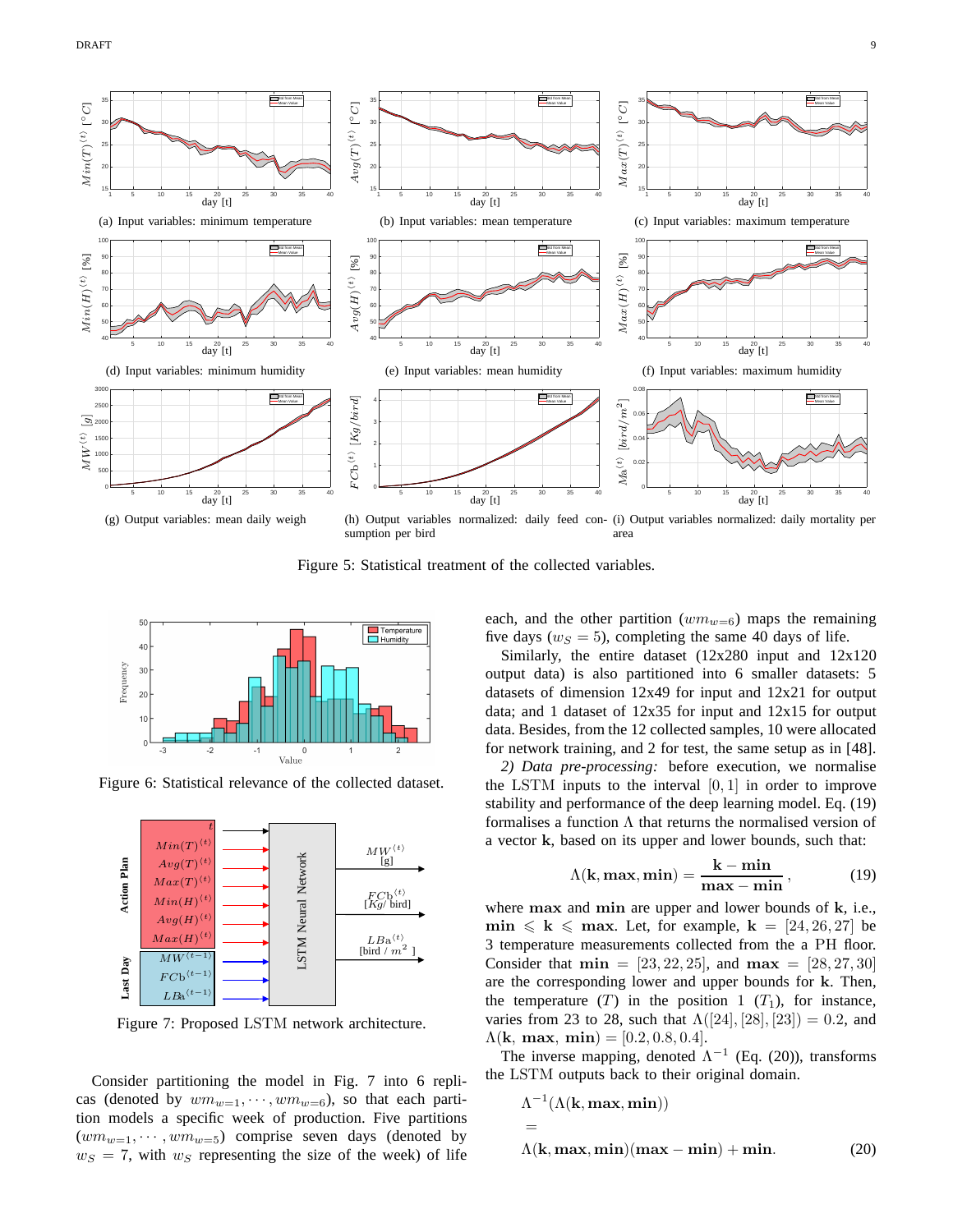This normalisation is also called min-max scale [68].

*3) Hyper-parameters settings for training the* LSTM *model:* the task of tuning optimal hyper-parameters for the LSTM model can be approached in different ways. In this paper, we use an empirical-guided random search over the grid space.

Our focus was to adjust seven important hyperparameters: (i) number of epochs; (ii) learning rate; (iii) number of layers; (iv) number of neurons; (v) initialisation of weights; (vi) activation functions; (vii) regularisation rate.

Methodologically, each hyperparameter was varied and the performance of the network for each combination was observed. We chose to test the number of epochs with four values: 100, 500, 1000 and 1500. The considered learning rate was: 0.001, 0.005, 0.01, 0.05 and 0.1. The number of hidden layers was varied from 1 to 5, with the number of neurons per layer varying from 1 to 15. The weights were initialised as zero and also by using the initialiser HE [69]. *Softsign* and *hyperbolic tangent* functions were tested to activate hidden and cell states, while *sigmoid* and *hard-sigmoid* were tested as gates activation functions. Finally, the tested regularisation rate was of: 0.001, 0.003, 0.005 and 0.01.

After checking the performance of combinations of hyperparameters, they are set to: 1000 epochs; initial learning rate of 0.005; and attenuation rate of 0.95 every 300 epochs. The network was designed with 3 hidden layers, with 10 neurons each, and an output layer fully connected with 3 neurons and activation policy based on the method *reLU* [36]. To the layers weights, we use the *HE* initialisation model, while *softsign* function is adopted to activate the hidden states and cell state; and *sigmoid* function to activate the gates (see Section III-C). To avoid over fitting, we use a regularisation rate of 0.003.

*4) Evaluation:* our approach is evaluated, as usual, by comparing the LSTM estimations of the test dataset. From the test dataset, we measure the *coefficient of determination* (known as  $R^2$ ), which is an acceptable measure for accuracy in regression. Tendency to 1 indicates alignment of the model to the test dataset, while values tending to 0 suggest otherwise.

Fig. 8 graphically illustrates the analysis for all LSTM models  $(wm_{w=1}$  to  $wm_{w=6})$ . The abscissa axis corresponds to the real output used in the network test  $(\mathbf{h}^{(t)}$ Real'), which is normalised between 0 and 1 (see Section IV-B2), while the ordinate axis shows the estimated output, also normalised  $\mathbf{h}^{(t)}$  *Estimated'*. In general, the resulting graphs are linear, which indicates that  $R^2$  is close to 1.

From Fig. 8, we see that the coefficients  $R^2$  for  $MW^{(t)}$ and  $FCb<sup>{t}</sup>$  are very similar for all six models. The weaker evaluation is found in  $wm_{w=5}$  (Fig. 8(e)), where  $R^2$  has an index of 0.964. Remark that  $R^2$  close to 1 suggests a very reliable estimation for the first and second outputs of the LSTM network.

The third output, i.e.,  $LBa^{(t)}$  is the one that faces the major instability in comparison with the others, particularly when modelling the first week of production (Fig. 8(a)). This follows Fig. 5(i), which shows an unstable deviation around the average for the initial period, which we believe is caused by manual interventions of the specialist over the flock, eliminating birds that, according to his judgement, are not healthy enough. As this action is completely random, the model faces difficulties to follow the specialist reasoning, and the result is a  $R^2$  index of 0.826. For the remaining weeks, the  $R^2$  index fluctuates reasonably better, between [0.90, 0.99].

In comparison with the DNN approach in [48], our LSTM model performs significantly better. By inspecting the predictions  $MW^{(t)}$  and  $FCb^{(t)}$ , one finds a lack of accuracy of 3.42% and 4.5%. In comparison, the equivalent rate in [48] is on the order of 9% and 6%, for the same variables. As for the ANN proposed in [49], it returns  $R^2$  of 0.7918 when predicting the  $FCR^{\langle t \rangle}$ , therefore also inferior to the  $R^2$ resulting from our LSTM method.

From this point forward, we consider the LSTM model validated, so that its 3 outputs can be used to estimate the  $FCR^{(40)}$  performance (by Eq. (15)) under different action plans. In order to systematise and simplify the call for the LSTM execution, we denoted it by  $\phi(\mathbf{x}^{\prime \langle t \rangle}, \mathbf{h}^{\prime \langle t-1 \rangle}, \omega m_w)$ , and its return by  $\mathbf{h}'^{(t)}$ . Variable  $wm_w$  identifies the LSTM model wm for the week w of interest, while  $\mathbf{x}'^{(t)}$ ,  $\mathbf{h}'^{(t-1)}$ , and  $\mathbf{h}'^{(t)}$  are respectively normalised versions of  $\mathbf{x}^{(t)}$ ,  $\mathbf{h}^{(t-1)}$ , and  $\mathbf{h}^{\langle t \rangle}$ .

In this paper, as we aim to use the LSTM periodically, we propose a methodology to execute it systematically through the six-weeks models under evaluation. Algorithm 2 implements the methodology for a one-week period. Later, in Section IV-C, Algorithm 3 iterates through Algorithm 2 to cover the whole six weeks.

*5)* LSTM *Implementation:* the proposed LSTM-based architecture can be implemented as in Algorithm 2. A *Matlab* <sup>R</sup> compliant version of it can be found in [70].

**Algorithm 2:** LSTM implementation.

**<sup>1</sup> Procedure**: LSTMCalc(wm, max, min, te); **<sup>2</sup> Input**: wm, max, min, te; **3 Output**:  $\mathbf{h}^{\langle w_S \rangle}$ ; **<sup>4</sup> begin**  $\mathbf{b}$  te' =  $\Lambda(\mathbf{te}, \, \mathbf{max}, \, \mathbf{min});$ **<sup>6</sup> for** *t=1 to 1* **do**  $\mathbf{y} \parallel \mathbf{x}'^{ \langle t \rangle} = \mathbf{t} \mathbf{e}^{'} [1, 7]^T;$  $\mathbf{s}$  **h**<sup> $\langle t-1 \rangle$ </sup> =  $\mathbf{te}^{\prime}[8, 10]^{T};$  $\mathbf{h}^{\prime\,(t)}=\phi(\mathbf{x}^{\prime\,(t)},\mathbf{h}^{\prime\,(t-1)},wm);$ **<sup>10</sup>** *Update the* LSTM *state*; **11 end**  $12$  **for**  $t=2$  *to*  $w<sub>S</sub>$  **do**  $\mathbf{r} \mathbf{x}'^{(t)} = \mathbf{t} \mathbf{e}' [7t - 3, 7t + 3]^T;$ **14 h**<sup> $\langle t \rangle$ </sup> =  $\phi(\mathbf{x}'^{\langle t \rangle}, \mathbf{h}'^{\langle t-1 \rangle}, \omega m);$ **<sup>15</sup>** *Update the* LSTM *state*; **16 end**  ${\bf 17}\quad \ \ \mid\quad return\ ({\bf h}^{\langle w_S\rangle} = \Lambda^{-1}(\Lambda({\bf h}^{\prime\langle w_S\rangle},\mathbf{max},\mathbf{min}))),$ **<sup>18</sup> end**

Algorithm 2 receives four inputs required to execute the LSTM model: a previously trained LSTM model (wm); vectors max and min for (de)normalisation; and a vector carrying the weekly  $(t)$  input to the LSTM (line 2), denoted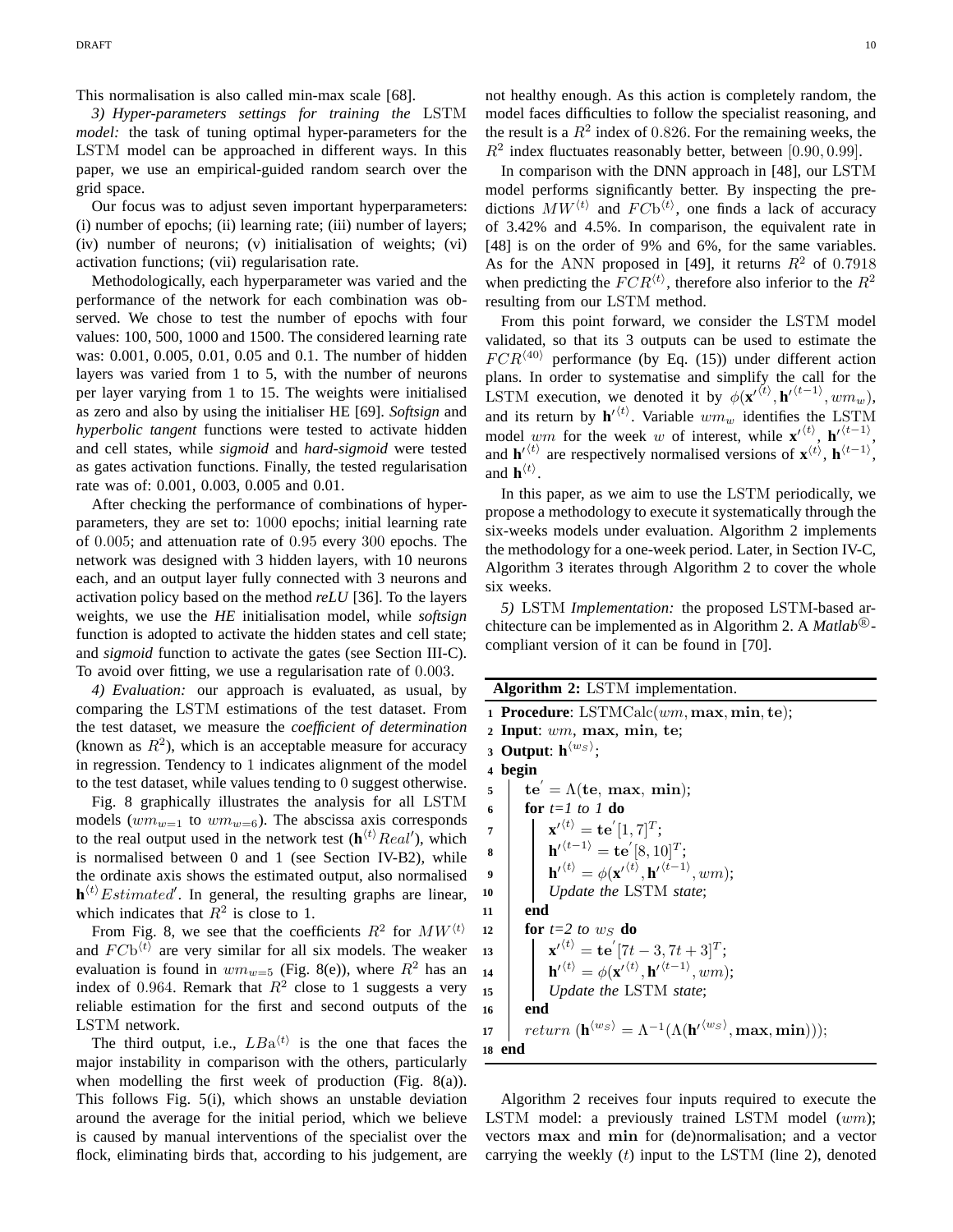

Figure 8: Coefficient of determination for the network output variables.

 $te^{t}$ , which has the following form:

$$
\mathbf{te}^{\langle t=1,2,\cdots,wS\rangle} = [\mathbf{x}^{\langle 1\rangle} \cap \mathbf{h}^{\langle 1-1\rangle} \cap \mathbf{x}^{\langle 2\rangle} \cap \cdots \cap \mathbf{x}^{\langle w_S\rangle}].
$$
 (21)

Remark that  $\mathbf{h}^{(t-1)}$  has to be provided as input for the first day only, as the others are provided recursively for  $t = 2, \dots, w_S$ .

After te is normalised by Eq. (19) (line 5), the inputs for the first day (variables  $\mathbf{x}^{(1)}$  and  $\mathbf{h}^{(1-1)}$ ) are selected from the 10 first locations of vector te<sup>'</sup> ([1,7] for  $\mathbf{x}^{\langle 1 \rangle}$  and [8,10] for **). Then, a preliminary prediction is obtained for the first** day (line 9) and the LSTM state is updated (i.e., update  $\mathbf{C}^t$ as seen in Fig. 3) (lines 10 and 15).

Similarly, the inputs  $\mathbf{x}^{(t)}$ , for  $t = 2, \dots, w_s$ , are progressively selected from the respective positions of te' (line 13). Remark that  $\mathbf{h}^{\langle t-1 \rangle}$  is no longer necessary for  $t = 2, \dots, w_S$ , as it automatically follow from the output  $\mathbf{h}^{\langle t \rangle}$  of the previous day  $t - 1$ . Finally, a new prediction is made (line 14).

Upon termination, a denormalised version of the LSTM output for the last day of the week, i.e.,  $\mathbf{h}^{\langle w_S \rangle}$ , is returned (line 17). It means the network prediction for the input te. By repeating progressively the Algorithm 2 for  $wm_1, \dots, w_m$ <sub>6</sub>, one can estimate the  $FCR^{\langle 40 \rangle}$  to the whole flock. As there are 6 LSTM models,  $FCR^{\langle 40 \rangle}$  is then equivalent to the last day of  $w m_6$ , i.e.,  $FCR^{\langle 40 \rangle} = F C R_{w=6}^{\langle w_S \rangle}$ .

*6) A combinatorial problem appearing:* although the proposed LSTM model is capable of estimating, with reasonable accuracy, the  $FCR^{\langle 40 \rangle}$  for a given input action plan, such an estimation is individual and it has to be processed for each input. In this way, the LSTM by itself cannot optimise the output, i.e., discover combinations of input variables that minimise the  $FCR^{\langle 40 \rangle}$ . This has to be done manually, by repeating the Algorithm 2 for a number exhaustive of combinations.

We actually implemented the *exhaustive search* in order to illustrate this complexity. By constructing all possible combinations of variables values that compose an action plan, we fed the LSTM model with each combination and observed the resulting  $FCR^{\langle 40 \rangle}$ . The search space was delimited by the same maximum and minimum conditions observed in the real dataset. The temperature was varied in steps of 0.5

◦C, while humidity in steps of 1% for each new test. This results in approximately  $7.6 e + 185$  combinations, which can be computed in about 40 days of intensive processing. We consider this unfeasible and not escalable, and therefore a fancier alternative is presented next, based on GAs.

# *C. Integrating* GA *and* LSTM *models*

From this section forward, the LSTM model proposed in Section IV-B is taken as a fitness function for a GA to be extended from the Algorithm 1. This combination assigns computational efficiency to the search method (w.r.t. exhaustive approaches), at the same time as the LSTM memory is exploited. The price to be paid for this combination is that the globally optimal action plan is eventually not found, and replaced by a reasonably close approximation of it.

Algorithm 3 integrates LSTM and GA. A *Matlab*-compliant implementation of the algorithm can be found in [70], and the reasoning behind it is illustrated in Fig. 9.

The algorithm receives the six models of the LSTM neural network ( $wm_{w=1}$  to  $wm_{w=6}$ ) and the vectors  $\max_w$  and  $\min_{w}$  for (de)normalisation of the six models. Later, these information will be entered for the LSTM function call.

Then, lines 4 and 5 set the size of vector G (defined by  $G<sub>S</sub>$ , see Section III-E1) for each week (w). In practice, the vector G is a weekly candidate action plan (in addition, it also contains  $\mathbf{h}^{(t-1)}$  for the first day, identical to the vector te presented in Eq. (21), i.e.  $G = \text{te}$ . Therefore,  $G_S$  is calculated by  $7w_S + 3$ , that is, 7 inputs  $\mathbf{x}^{\langle t \rangle} \times w_S$  days plus 3 inputs of  $\mathbf{h}^{\langle t-1\rangle}$ .

Line 6 quantifies the population size ( $P_S$ ) and  $\beta$ .  $P_S = 200$ (see Section III-E1) and  $\beta = 0.6$  (see Section III-E3).

Lines 8, 9, and 10 define the structure of restrictions (see Eq. (9)). This is associated with the search space of the GA, limited between min and max.

Line 11 sets the dimension of the matrix P. In practice, each line of **P** carries a vector **G**. Therefore,  $P_S = 200$ implies 200 candidate action plans for each  $w$  to be evaluated by the fitness function (that is, the Algorithm 2). Line 12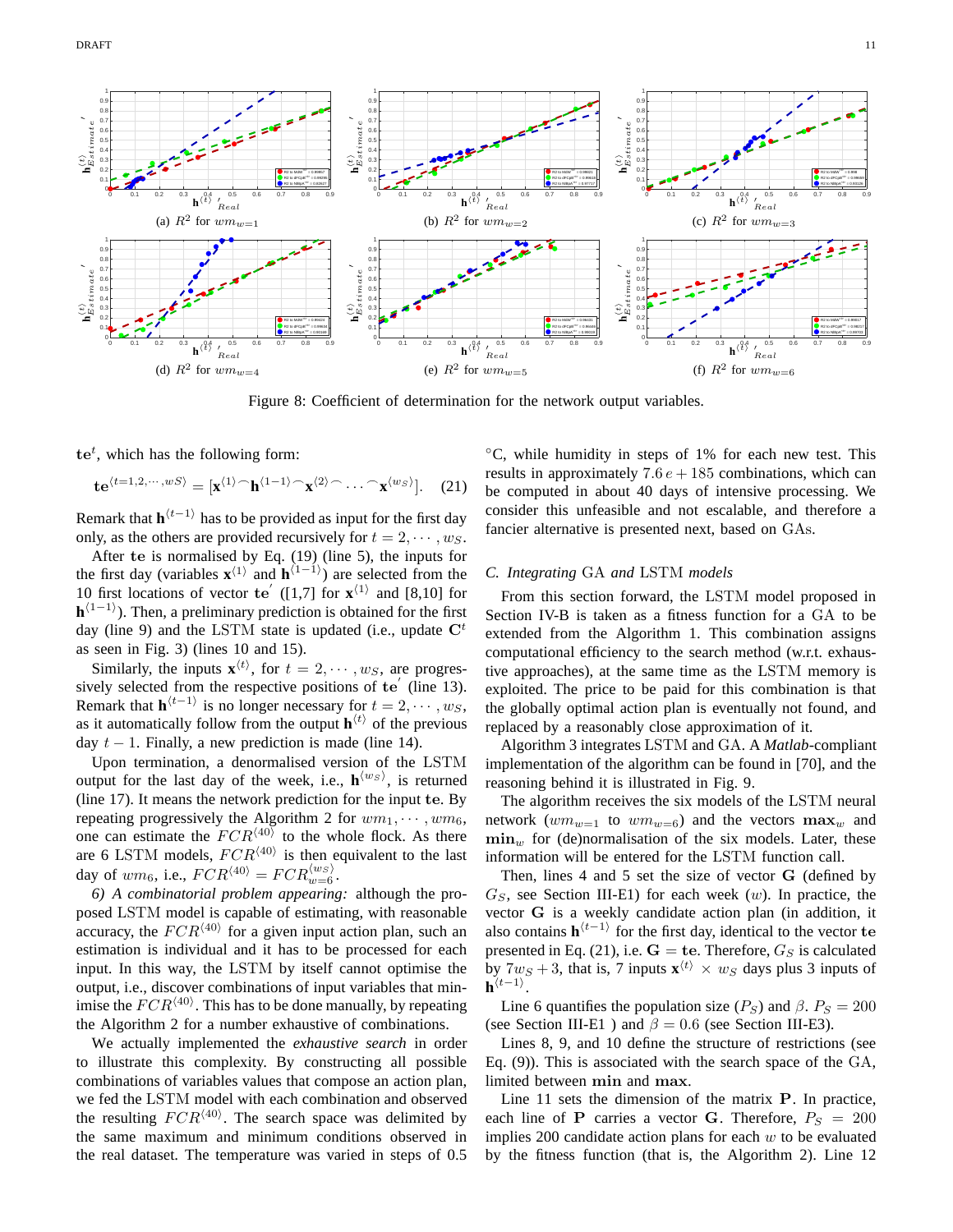

Figure 9: Ray diagram illustrating the LSTM and GA integration.

constructs the initial population  $P_I$  randomly (but limited the same restrictions described previously) and assigns it to the matrix P.

By entering the loop on line 14, the algorithm applies two fitness functions (*ff*), both defined over the return  $\mathbf{h}^{\langle t \rangle}$  from the Algorithm 2. The first, on line 17, is exclusive for the sixth week ( $w = 6$ ) and it aims to minimise the  $FCR_{w=6}^{(w_S)}$ (Eq. (15)). The second, on line 19, applies for the other weeks  $(w = 5, 4, \dots, 1)$  and it aims to minimise (in terms of mean and absolute values) the difference between  $h^{\langle w_S \rangle}$ , estimated by model  $w m_w$  (i.e.,  $\mathbf{h}_w^{\langle w_S \rangle}$ ), and  $\mathbf{h}^{\langle 1-1 \rangle}$  of the model  $w m_{w+1}$ (i.e.,  $\mathbf{h}_{w+1}^{(1-1)}$ ), which has already been evaluated (since the execution recurs from  $wm_6$  to  $wm_1$  as in line 7).

Thus, with the ff presented in line 19 we guarantee that the conditions  $\mathbf{h}^{\langle 1-1 \rangle}$ , required as input for the  $wm_{w+1}$  model, are meet by  $\mathbf{h}^{\langle w_S \rangle}$  of model  $wm_w$ . Upon evaluation of ff, the  $\langle w_s \rangle$  of model  $wm_w$ . Upon evaluation of ff, the action plans enter the loop on line 22 and are selected using the SU method on line 23 (see justification in Section III-E2).  $SU$  receives the fitness function  $ff$  as input and returns the p1 and p2, i.e., the two most suitable action plans.

Then,  $p1$  and  $p2$  exchange their genes  $g_i$ , and generate an improved action plan (child) by the *crossover method* (HC) (line 24, see Eq. (10)). PSfrag replacements

Finally, the *Adaptive Mutation* (AM) method (line 25) was used to multiply some  $g_i$  of the new action plan (child) by a (very low) random value, still under the restrictions (see Eq. (9)).  $AM$  receives child and returns G, a new candidate action plan (line 25). Then, *selection* (line 23), *crossover* (line 24) and *mutation* (line 25) steps are repeated (line 22) until a new population is completed, possibly more adapted than the previous one (line 26).

The entire process described so far (line 13 through line 28) is repeated until any of the stopping criteria presented in Section III-E5 is reached. When this happens, the values of  $\mathbf{h}_{w}^{\langle 1-1 \rangle}$  are updated for use in the next step (line 29, note from Eq. (21) that its locations are from 8 to 10) and G is assigned to the matrix final action plan (FAP in line 30).

Algorithm 3 is repeated from week 6 to week 1, i.e.,  $w =$  $6, 5, \dots, 1$  (line 7). By the end  $w = 1$ , the inputs  $\mathbf{h}_1^{\{1-1\}}$  carry the values for  $MW^{(t)}$ ,  $FCb^{(t)}$ , and  $LBa^{(t)}$  (see Table I) of day 0, i.e., the initial conditions  $(i_c)$  for the arrival of the birds at the PH (line 32). The algorithm then returns  $i$  c and FAP with the action plan for 40 days (line 33).

*1) Proposed integration:* we describe in Fig. 10 a step-bystep to improve the  $FCR^{\langle 40 \rangle}$  along the iterations.



Figure 10:  $FCR^{\langle 40 \rangle}$  improvement process.

After 1400 iterations the proposed algorithms start to stabilise. This leads search to stop by the timeout criterion with no changes in the fitness function. The  $FCR^{\langle 40 \rangle}$  upon stabilisation is 1.5602. However, this value is exclusively linked to  $wm_6$ , i.e., as the Algorithm 3 performs the search from  $wm_6$  to  $wm_1$ , the value of 1.5602 is guaranteed if and only if the progressive error between the difference of  $h_w^{(w_S)}$ (estimated by the  $wm_w$  model) and  $\mathbf{h}_{w+1}^{(1-1)}$  (of the model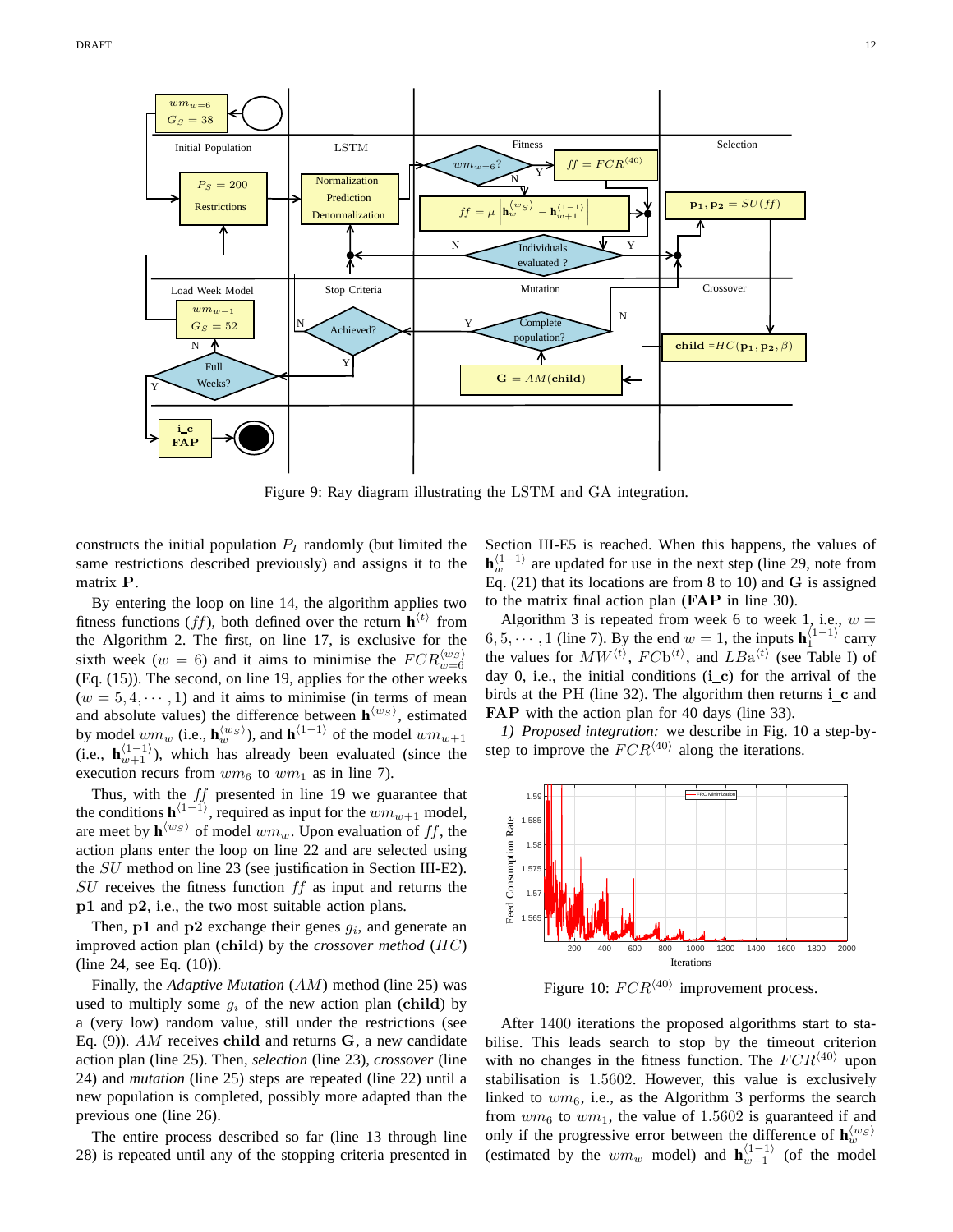**Algorithm 3:** GA and LSTM Network Integration

**1 Input**:  $wm_w$ ,  $\max_w$ ,  $\min_w$ ,  $w = 1, \cdots, 6$ ; **<sup>2</sup> Output**: FAP, i c; **3 begin** 4  $G_{Sw=6} = 38;$ 5  $G_{Sw=5,4,\dots,1} = 52;$ **6** set  $P_S = 200, \ \beta = 0.6;$ **<sup>7</sup> for** w *= 6 to 1* **do 8** set  $A = [2 G_{Sw} \times G_{Sw}];$ **9** set  $\mathbf{x} = [G_{Sw} \times 1];$ 10 set  $\mathbf{b} = [2 \ G_{Sw} \ \mathbf{x} \ 1];$ **11** | set  $P = [P_S \times G_{Sw}];$ 12 **P** =  $P_I$  (**A**, **x**, **b**); **<sup>13</sup> while** *Some stopping criterion is not met* **do**  $\mathbf{14}$  **for**  $i=1$  to  $P_{\rm S}$  **do 15 h**  $\binom{w_S}{w} =$  $\text{LSTMCalc}(wm_w, \textbf{max}_w, \textbf{min}_w, \textbf{P}(i, :$  $)^T;$ 16 **i if** w == 6 **then 17**  $\qquad$   $\qquad$   $\qquad$   $\qquad$   $\qquad$   $\qquad$   $\qquad$   $\qquad$   $\qquad$   $\qquad$   $\qquad$   $\qquad$   $\qquad$   $\qquad$   $\qquad$   $\qquad$   $\qquad$   $\qquad$   $\qquad$   $\qquad$   $\qquad$   $\qquad$   $\qquad$   $\qquad$   $\qquad$   $\qquad$   $\qquad$   $\qquad$   $\qquad$   $\qquad$   $\qquad$   $\qquad$   $\qquad$   $\qquad$   $\qquad$   $\qquad$  **<sup>18</sup> else 19 f**  $\left| \begin{array}{c} \hline \end{array} \right|$  **f**  $f = \mu$  $\mathbf{h}_w^{\langle w_S \rangle} - \mathbf{h}_{w+1}^{\langle 1-1 \rangle}$ **<sup>20</sup> end <sup>21</sup> end 22 for**  $j=1$  to  $P_S$  **do 23 p**<sub>1</sub>, **p**<sub>2</sub> =  $SU(ff)$ ; **24 child** =  $HC(\mathbf{p_1}, \mathbf{p_2}, \beta);$  $25$  G =  $AM$ (child); **26 P**(*i*, :) = **G**; **<sup>27</sup> end <sup>28</sup> end**  $\mathbf{a}^{(1)} = \mathbf{b}^{(1-1)}_w = \mathbf{G}(8:10);$ **30 FAP** $(w, :)= G;$ **<sup>31</sup> end**  $\mathbf{32}$   $\mathbf{i}\_ \mathbf{c} = \mathbf{h}_w^{\langle 1-1\rangle};$  $33$  return (i\_c, FAP); **<sup>34</sup> end**

the output  $LBa^{(t)}$ , for which the relative error varies between 0.0639% and 1.0269%.

Observe that the errors rates are minor, i.e., the values  $\mathbf{h}_w^{\langle w_S \rangle}$ of the current model  $(wm_w)$  are approximately the same as  $\mathbf{h}_{w+1}^{(1-1)}$  of the next model  $(wm_{w+1})$ . This suggests that the *estimated*  $FCR^{(40)} = 1.5602$  is accurate and it will not change much when the action plan is applied progressively. It remains to discover how much it changes, i.e., discover which is the *resulting*  $FCR^{\langle 40 \rangle}$  after an action plan is progressively applied (instead of recursively) through the six weeks. Minor variations are possible, but they are expected to be in accordance with Table III. To avoid terminology confusion, let us call by  $FCR^{\langle E \rangle} = 1.5602$  the *estimation* from Algorithm 3, and by  $FCR^{\langle R \rangle}$  the *result* of the progressive application of the action plan. In this case,  $FCR^{\langle R \rangle}$  reveal the real application of the estimated action plan by the specialist over the process.

We start by presenting in Fig. 11 the action plan FAP returned by the Algorithm 3 after it iterates recurrently through the six weeks, leading to  $FCR^{\langle E \rangle} = 1.5602$ . The abscissa axis shows the input  $t$  of the LSTM network (see Fig.7). The ordinate axis shows the inputs  $Min(T)^{\langle t \rangle}$ ,  $Avg(T)^{\langle t \rangle}$ , and  $Max(T)^{\langle t \rangle}$  (Fig. 11(a)); and the inputs  $Min(H)^{\langle t \rangle}$ ,  $Avg(H)^{\langle t \rangle}$ , and  $Max(H)^{\langle t \rangle}$  (Fig. 11(b)) that were discovered by the GA in order to reach  $FCR^{\langle E \rangle} = 1.5602$ .



 $wm_{w+1}$ ) is null (see Algorithm 3, line 19). The following Table III shows step-by-step this errors:

|                  |            |                           | $w_S$<br>$\mathbf{h}^{\scriptscriptstyle{(}}_w$ |                    |                           |             |
|------------------|------------|---------------------------|-------------------------------------------------|--------------------|---------------------------|-------------|
| $\boldsymbol{w}$ | Error      |                           |                                                 | Relative Error (%) |                           |             |
|                  | $MW^{(t)}$ | $FCb^{\langle t \rangle}$ | $LBa^{\langle t \rangle}$                       | $MW^{(t)}$         | $FCh^{\langle t \rangle}$ | $LBa^{(t)}$ |
| 5                | 17.4840    | 0.0066                    | 0.1448                                          | 0.8335             | 0.2230                    | 1.0269      |
| 4                | 32.7932    | 0.0011                    | 0.0092                                          | 2.3440             | 0.1960                    | 0.0639      |
| 3                | 15.7567    | 0.0070                    | 0.1289                                          | 1.7667             | 0.7056                    | 0.9059      |
| 2                | 0.0000     | 0.0080                    | 0.0765                                          |                    | 2.2396                    | 0.5358      |
|                  | 1.6142     | 0.0015                    | 0.1461                                          | 1.0338             | 1.4681                    | 1.0176      |

Table III: Errors and relative erros comparison.

Columns 2 and 5 show, respectively, the error and the relative error for the output  $MW^{\langle t \rangle}$ . This output has relative error values ranging from 0% to 2.344%, with the worst index observed at week 4. The same analysis is performed for the output  $FCb<sup>{t}</sup>$  (columns 3 and 6), for which the relative error varies from 0.1960% to 2.2396%. Columns 4 and 7 assess

Figure 11: Action plan suggested by our approach.

The strategy suggested by the algorithm to reach the target  $FCR^{\langle E \rangle} = 1.5602$  allows certain level of variations around the average, which is consistent with the control practice in PHs. In addition to FAP, the algorithm 3 also returns the i\_c for the birds before they arrive at the PH (i.e, for  $t = 0$ , see lines 32 and 33). The calculation of  $i_c$  stems from the recursive nature of our algorithm, that is, as it starts from week 6 and recursively reaches week 1, then (see Fig.7) the  $MW^{(0)}$ ,  $FCb^{(0)}$ , and  $LBa^{(0)}$  carry the initial setup for the flock. For the evaluated dataset, it follows that:  $MW^{\langle 0 \rangle} =$ 42.01 g;  $FCb^{\langle 0 \rangle} = 0$  Kg; and  $LBa^{\langle 0 \rangle} = 14.735$   $bird/m^2$ . That is, broilers should arrive weighing  $42.01q$ , with null feed consumption, and in quantity of 14.735  $bird/m^2$ .

Remark that i\_c setup impose two important assumptions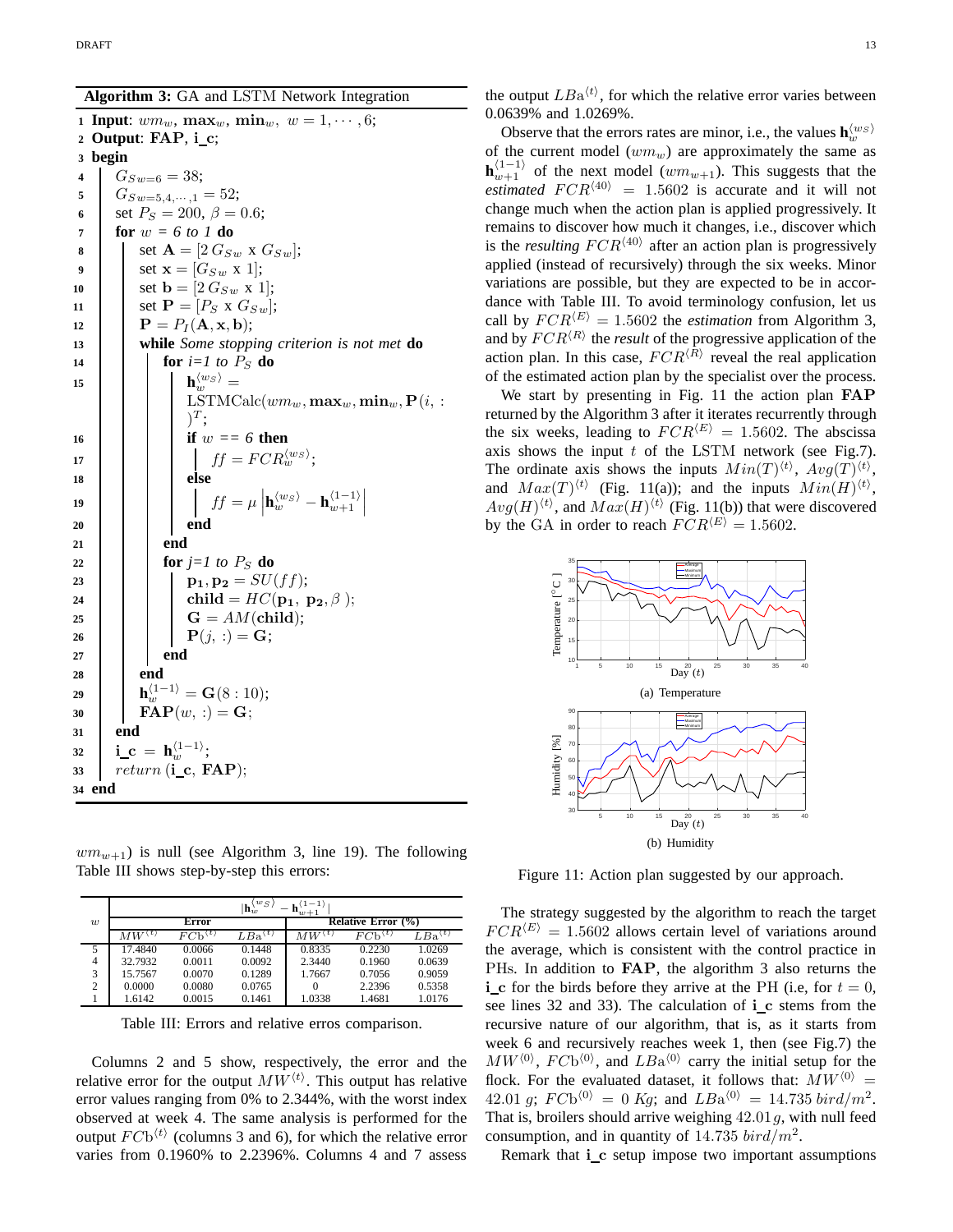for the efficiency of out method: number of birds per area  $(LBa^{\langle 0 \rangle})$  and initial weighing  $(MW^{\langle 0 \rangle})$ . Both have practical relevance, as *in loco* visits evidence that frequent and divergent variations apply for the initial values for  $MW^{(0)}$  and  $LBa^{(0)}$ . From now on, we assume them as well defined assumptions.

Now, since we have estimated an action plan for each day of a flock  $(FAP)$ , including the initial conditions  $(i \ c)$ , we are in position to derive the obtained  $FCR^{\langle R \rangle}$ . The procedure consists in applying the Algorithm 2, this time in progressive order, i.e., from  $wm_w = 1$  to  $wm_w = 6$ , having **FAP** and i\_c as input for each respective model. Upon termination of Algorithm 2, we capture the 3 outputs from the last day of  $wm_6$  (i.e.,  $\mathbf{h}_{w=6}^{\langle w_S \rangle}$ ) and apply Eq. (15) to obtain  $FCR^{\langle R \rangle}$ . It is expected a very close relationship between  $FCR^{\langle R \rangle}$  and  $FCR^{\langle E \rangle}$ , considering the statistical correctness of Table III. For the particular dataset,  $FCR^{\langle R \rangle} = 1.5610$  was found for the 40-day flock, which is only 0.0512% higher than  $FCR^{\langle E \rangle} = 1.5602.$ 

2) *Quantitative analysis*: in order to asse**RS** thas *preements* tative our estimations are, we present in the following three comparisons. The first shows how far  $FCR^{\langle R \rangle}$  is from the best performance possible to be obtained for a given broiler breed (denote  $FCR^{\langle O \rangle}$ ); the second reveals how good  $FCR^{\langle R \rangle}$  is in comparison with a group of other candidate action plans; and the third tests  $FCR^{\langle R \rangle}$  against synthetic action plans.

- According to [13], the optimal performance  $FCR^{\langle O \rangle}$  (the minimum value) for *Ross*-breed broilers after 40 days is 1.558. This involves genetic factors, in addition to conditions of feed and housing. Therefore, the performance of  $FCR^{\langle R \rangle} = 1.5610$ , resulting from our method, suggests a very close approximation to the globaloptimalsolution (only 0.192% greater than  $FCR^{\langle O \rangle}$ ). We credit this accuracy to the modular way the LSTMs were implemented, splitting the broiler growth into 6 submodels, to the long alarms term memory of LSTMs, and to the effectiveness of multi-objective GA-based searches.
- The second study compares the bio-inspired  $FG^{\text{th}}\mathbb{R}^{\text{th}2\text{p}_\text{itoring}}$ with empiric performance (denote  $FCR^{\langle X \rangle}$ ), i.e., with action plans chosen by a specialist. Empiric action plans were collected from the real dataset, and the specialist who had the best performance was considered. This resulted in  $FCR^{\langle X \rangle} = 1.640$ , therefore 0.0790 (or 5%) greater than  $FCR^{\langle R \rangle} = 1.5610$ . Although the difference seems to be minor, the choice for the bio-inspired model implies a saving of  $-0.0790$  Kg (or  $-79$  g) of feed per bird, for each  $1$  Kg of meat it produces. For an average slaughter weight of 2.8 Kg, each broiler requires 221.20 g less feed to be produced. Considering a conventional PH with about 34000 broilers, this leads to an amount of 7520, 8 Kg of feed saving during a single flock.
- We further construct 1000 more synthetic action plans to simulate different specialists handling a flock. The same setup, data domains, and conditions were considered. By feeding the LSTM with these action plans, we discover the performance of each synthetic specialist. The best possible performance found was  $FCR^{\langle S \rangle} = 1.5614$ , therefore still worse than  $FCR^{\langle R \rangle} = 1.5610$ .

Regarding the computational cost, the Algorithm 3 converged after 96 minutes processing on a setup Intel<sup>®</sup> CoreTMi5, 2.20 GHz processor, with 6 GB of RAM. This points to an average of 16 minutes for processing each of the six, previously trained, LSTM models. In addition, we believe that computational cost is not a problem, since Algorithm 3 is only executed in times of readaptation.

# V. A CONTROL TECHNOLOGY SOLUTION

Now, we show how our proposal can be implemented, transferred, and combined with control technology in order to support optimised automatic control of PCs. A PC as defined in Fig. 4, is the architecture that can be mostly benefited by our proposal, given its distributed and heterogeneous nature. Therefore, we use it to illustrate our results.

#### *A. Implementation methodology*

In order for poultry houses to exchange information, adapt, and cooperate with each other, it is essential for them to be exposed as networked and communicating agents. In this section, a communicating PC is discussed in the context of the methodology shown in Fig. 12.

The methodology guides the integration of the process agents and results in a system that provides daily customisation for the entire production, based on the most successful case of poultry management withing a group.



Figure 12: Layout of the proposed control architecture and data communication framework for poultry condominiums.

Our framework is composed of a *controller*, an *OPC server*, a SCADA application, and a *communication network*. The process starts with the controller calculating the ideal action plan based on the Algorithm 3 and in the LSTM Network of Algorithm 2, which is trained with all the dataset stored on the controller. The controller sends this action plan to an OPC server [71], which stores and accesses a SCADA framework whenever necessary and has the purpose of facilitating the interface between SCADA and controller. A *Matlab*-compliant implementation of the communication between OPC server and SCADA application can be found in [72].

Once a day, the SCADA transmits the ideal action plan to all poultry houses through a communication network. In the opposite direction, but over the same infrastructure, the environment conditions (temperature, humidity, weight, feed consumption) are captured from all poultry houses through a data acquisition system, and reported to the SCADA system.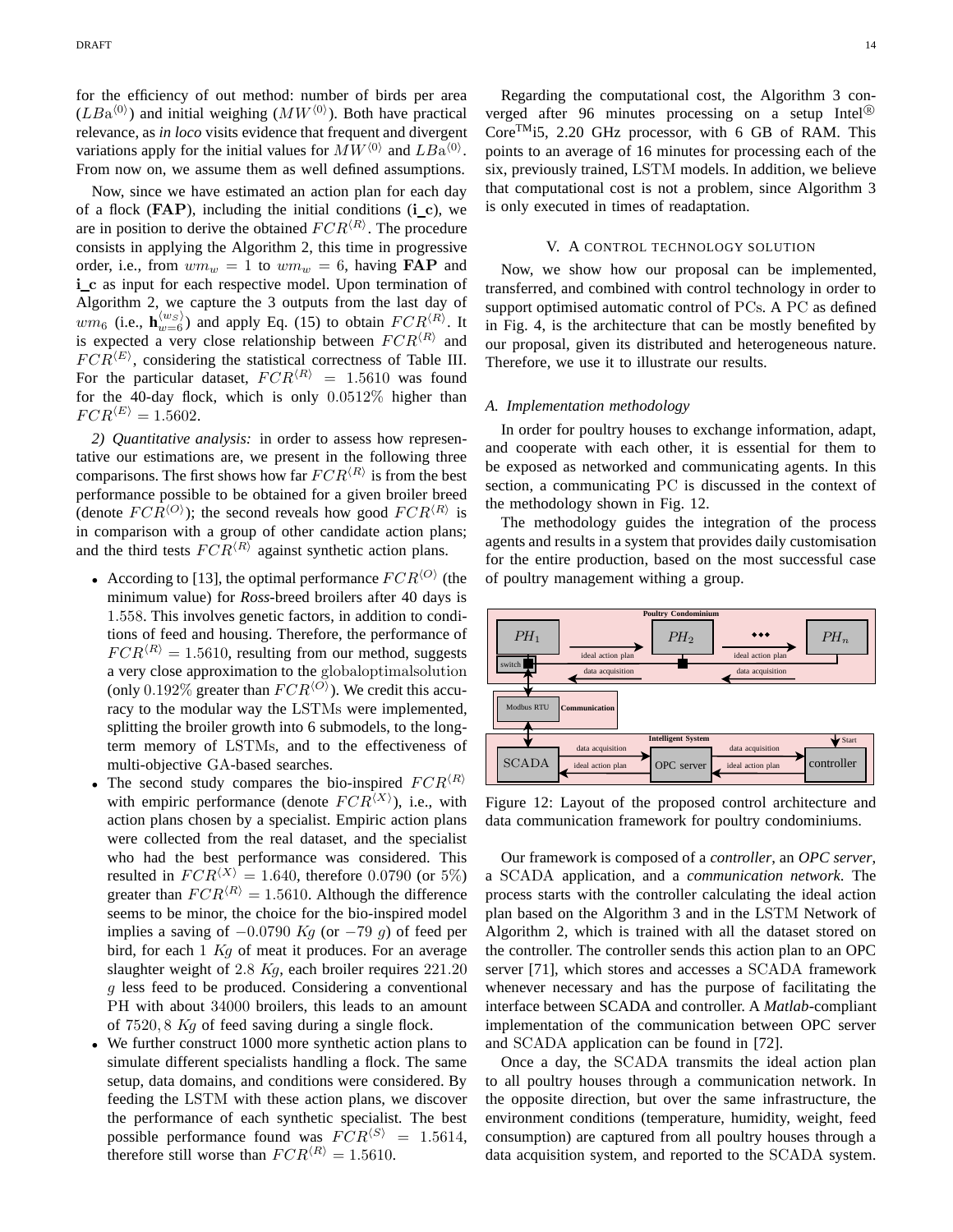Consequently, they become observable, via OPC server, to the controller that updates the database.

As usual control technologies for PHs are quite limited to store details about a flock, we program our own, open-sourced, software solution that works integrated with the controller. It observed data acquisition transmitted through the SCADA system (see Fig. 12), customises whatever expected data and format the user wants, and stores it into a relational database, separating flocks and related attributes. If the sensors network is to be further expanded inside a house, to capture additional information, the database can be quickly and straightforwardly extended to receive the new data collection.

## *B. Communication infrastructure*

The network infrastructure proposed in this paper is based on the *Modbus* protocol, running in *Remote Terminal Unit* (RTU) transmission mode, over a *Ethernet* architecture standard in the physical layer [73]. Modbus uses a *master-slave* model for communication. In our application, the SCADA system is configured as the master, and each PH is a slave. In this way, data packages are transmitted, both ways, between SCADA and PHs through the physical layer Ethernet, following the Modbus RTU protocol.

Each PH has a *switch*, which allows multiple branches of the network to be split at several points, whenever necessary. This grants each PH with its own network point, marked by a This grants each T<sub>11</sub> with its own hetwork part in a graduate ments<br>distinct IP address. In each PH, a Ethernet - <del>RS 232 converter</del> receives data packages from the *switch* and converts them to the serial RS - 232 standard, thus providing compatible interconnection with the controllers.

The main advantage of this configuration relies on the flexibility and simplicity in which new communication points can be quickly added or removed over the infrastructure. In poultry condominiums, those features can be decisive, as the number of PHs may change frequently.

Due to the master-slave communication model, a slave  $(PH_n)$  does not initiate any type of communication in the physical environment until it has been requested to do so, by the master (SCADA). For example, the SCADA system sends a request to  $PH_1$ , which receives and sends a reply. Only upon receiving a reply from  $PH_1$ , the SCADA can send another request, to another  $PH_n$ . This ensures that only one PH can communicate with the master at a time, which simplifies the architecture and eliminates possible transmission conflicts.

In this way, information goes from one PH to another until its final destination, that physically characterises the network topology as a tree. This captures a poultry condominium layout quite similarly. In the physical infrastructure, a wiredbased interconnection has been assumed as well defined due to its straightforwardness, reliability, and low cost to implement. Despite possible limitations (distance, for example), it is unlikely that a PH is more than a hundred meters apart from another, favouring a cascaded wire-based network. Furthermore, electricity power restrictions are quite unusual in PHs.

SCADA applications allow processes to be monitored, tracked, recorded and interfered when convenient. Are usually part of a SCADA system graphical interfaces, alarms, databases, reports, etc. [74].

In this paper, the proposed SCADA system was developed using the software *Elipse E3* [75] in order to provide the specialist with online monitoring of the entire poultry condominium. This eliminates the need for non-standard manual notes and spreadsheets, as it concentrates all information into a single point, centralised, automatically-handled, database. For example, daily mortality is now informed directly to the SCADA interface, from which it becomes available for multiple purposes.

The SCADA synoptic screens aim to record both daily history, and the history of already completed flocks. They also detect data abnormalities, reporting them through alarm indicators, messages or warnings. Graphically, the system shows the status of the process, which is updated online.

Among the displayed information, we highlight temperature and humidity of each PH belonging to the condominium. Among the functionalities, we mention the possibility for the specialist to observe the action plan that has been calculated and applied at every step throughout a flock production. Fig. 13 shows a condensed version of the SCADA interface application developed in this paper. More complete material can be found in [70].



Figure 13: Layout of the implemented SCADA system.

#### *D. Adaptive action plans*

We initially use 12 samples, corresponding to 12 produced flocks, as our real dataset, which has been split for training and testing the LSTM models.

Here, however, we claim that this dataset can be updated in such a way that it adds customised information and become adaptive. Hopefully, such updates embody knowledge about specific events and features of a given PH or, equivalently,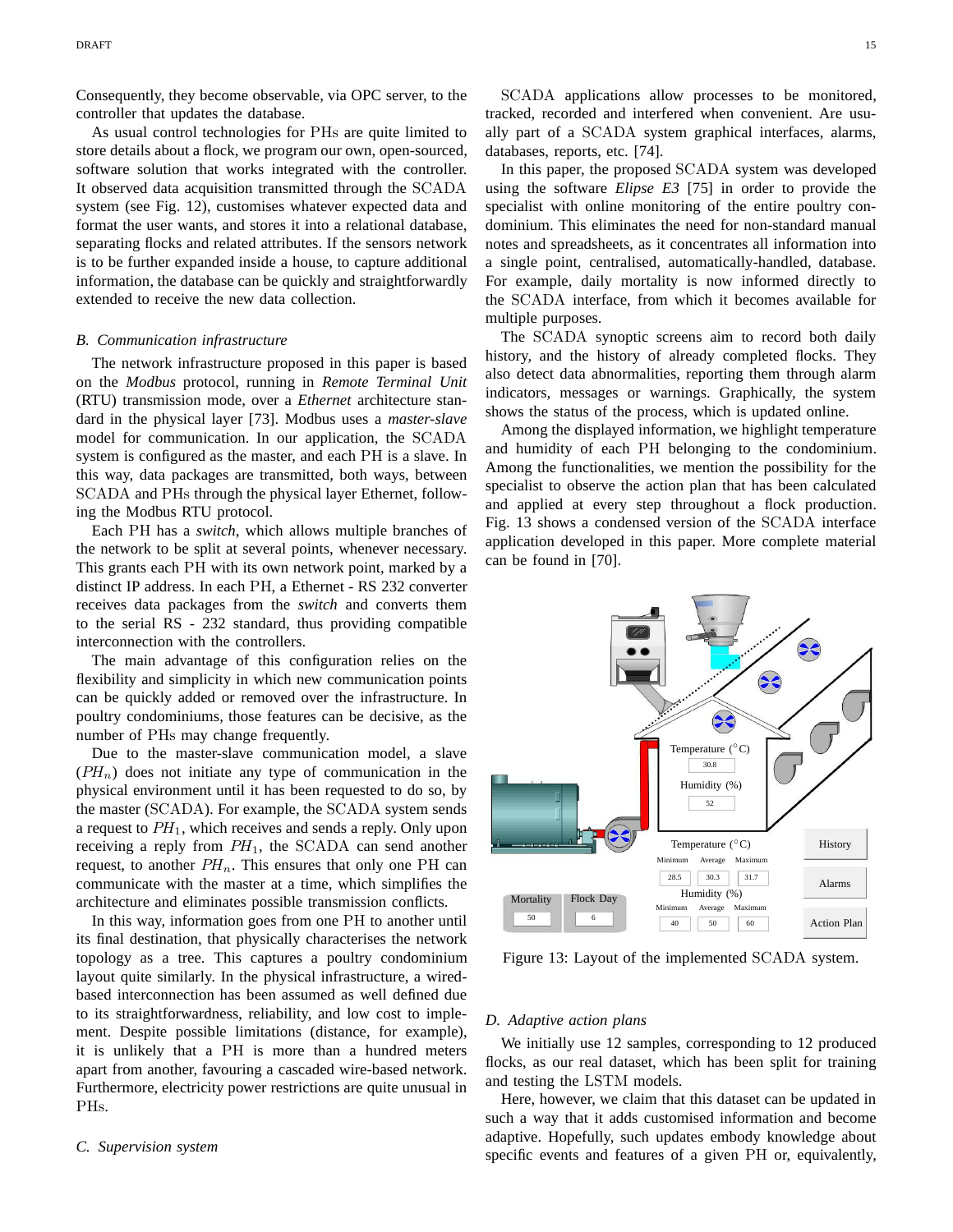PC. Then, by retraining the LSTM models and applying the Algorithm 3, one can personalise a new strategy for managing each different production scenario. This approach makes our proposal sensitive to genetic changes, sexing, reformulation of feed recipe, new breeds, heterogeneous climate changes, etc.

The proposed adaptation is based on the following method:

- (i) Perform production using the action plans estimated by our model upon the initial dataset.
- (ii) By the end of a flock, collect the resulting sample.
- (iii) Process the sample in order to make sure it is valid. It may happen that a flock diverges substantially from others, as a result of *outliers* arising from atypical events, such as mortality peaks caused by sound outbreak. In this case, the whole sample should be deleted. Otherwise, join it with the dataset in step (i).
- (iv) Repeat steps (ii) and (iii) until updating at least 25% of the dataset in step (i). Less than 25% is considered insufficient to capture particular features of PCs. As in this paper we use 12 initial samples, we need to observe at least 3 more flocks for the dataset start to customise.
- (v) Now, the need for the LSTM readaptation is assessed. Use the recently recorded samples (the 3 extra flocks) as input to the 6 LSTM models (as in Fig. 7). Compare the output of the LSTM with the real values that have been stored in the database. A significant difference between them suggests the need for retraining of the LSTM, and consequent reintegration with the GA in Algorithm 3. Otherwise, the LSTM is accurate for the updated dataset.

In conjunction, periodic dataset updates, systematic execution of the proposed bio-inspired method, and availability of adequate infrastructure resources, allow action plans to be automatically set up to the controller, straightforwardly followed by the farmer, and intelligently evolve over the time.

We highlight that, in this paper, we do not concentrate on detecting and removing outliers from samples, as this is beyond our scope. We only detect them roughly, by crossing different samples, from different flocks, before they are effectively used for LSTM training. More sophisticated methods, such as in [43], can complement our approach with more detailed techniques to detect and react to possible outliers, filtering their impacts on network learning.

# *E. Assumptions and limitations*

The applicability of the proposed method is subject to the following premises: (i) we considered a period of 40 days for the flock. This can be different, as long as the LSTM models are adjusted accordingly. (ii) the tested flocks included only male broilers, so that tests should be repeated for female; (iii) we tested only *Ross*-breed broilers. We believe that our approach is applicable over any other breed, as long as the parameters (such as  $FCR^{\langle O \rangle}$ ) are altered accordingly; (iv) A PC may include one, or any finite number of PHs, subject to physical infrastructure limitations (such as network communication), without affecting the convergence of our method; (v) broilers are considered to arrive at the same time, under the same conditions (age, for example), for all PHs to be evaluated. Different setups are possible, as long as the SCADA system is customised to consider distinct action plans concurrently. This is rather simple to be implemented in SCADA by using the notion of *recipe* to be automatically triggered. (vi) it has been also assumed that the control system is always capable of stabilising temperature and humidity as recommended by our method. This implies in orchestrating the precise actuation of exhausters, heaters, humidifiers, and other components. Details can be found in [12].

Remark that hardware and software used in this paper are both low-cost options. We focused on open source software, including the SCADA, which however may not be open sourced in more complete and advanced releases. In terms of hardware, the cost amounts from a server, a microcontroller, a variable number of switches and other minor expenses to build the network infrastructure. In comparison to the cost involved in building an entire poultry house, implementing this innovation proposal can be considered a minor addendum.

## VI. CONCLUSION

This paper presents an approach that combines deep learning and genetic algorithms to estimate adaptive action plans for poultry farming. We exploit a model of poultry farming, named condominium, that interconnects multiple poultry houses and allows us to both, collect distributed data, and propagate optimised action plans throughout a network infrastructure, commanded by a central supervision system.

It has been shown that the perception of an specialist, about some key poultry process decisions, can be captured and reproduced, to some extent, by using our bio-inspired method, and this increases productivity. A software solution implementing our method is also provided and it applies to any number of interconnected poultry houses, including one, when it fits as a particular case.

Ongoing research focuses on technology transfer and partnership with companies for practical tests in real scale. We also intend to expand the set of events collected from the poultry business, which may allow to support a more complete decision making process. This idea aligns with the capture of climatic events outside a poultry house and to the possibility of involving *cost* and *profit* estimations, attempting to stratify the impact of management choices, similarly to what it has already been addressed in the swine industry [76]. Energy saving [77] is another variable to be considered in future extensions.

#### **REFERENCES**

- [1] ABPA, "Brazilian association of animal protein," *Annual Report*, 2020.
- [2] E. W. GLEAVES, "Application of feed intake principles to poultry care and management," *Poultry Science*, vol. 68, no. 7, pp. 958–969, 1989.
- [3] A. Acres. (2020) Broiler management handbook. [Online]. Available: shorturl.at/eoBT9
- [4] R. Botreau, M. Bracke, P. Perny, A. Butterworth, J. Capdeville, C. Van Reenen, and I. Veissier, "Aggregation of measures to produce an overall assessment of animal welfare. part 2: analysis of constraints," *Animal*, vol. 1, no. 8, pp. 1188–1197, 2007.
- [5] D. Skinner-Noble and R. Teeter, "Components of feed efficiency in broiler breeding stock: The use of fasted body temperature as an indicator trait for feed conversion in broiler chickens," *Poultry science*, vol. 83, no. 4, pp. 515–520, 2004.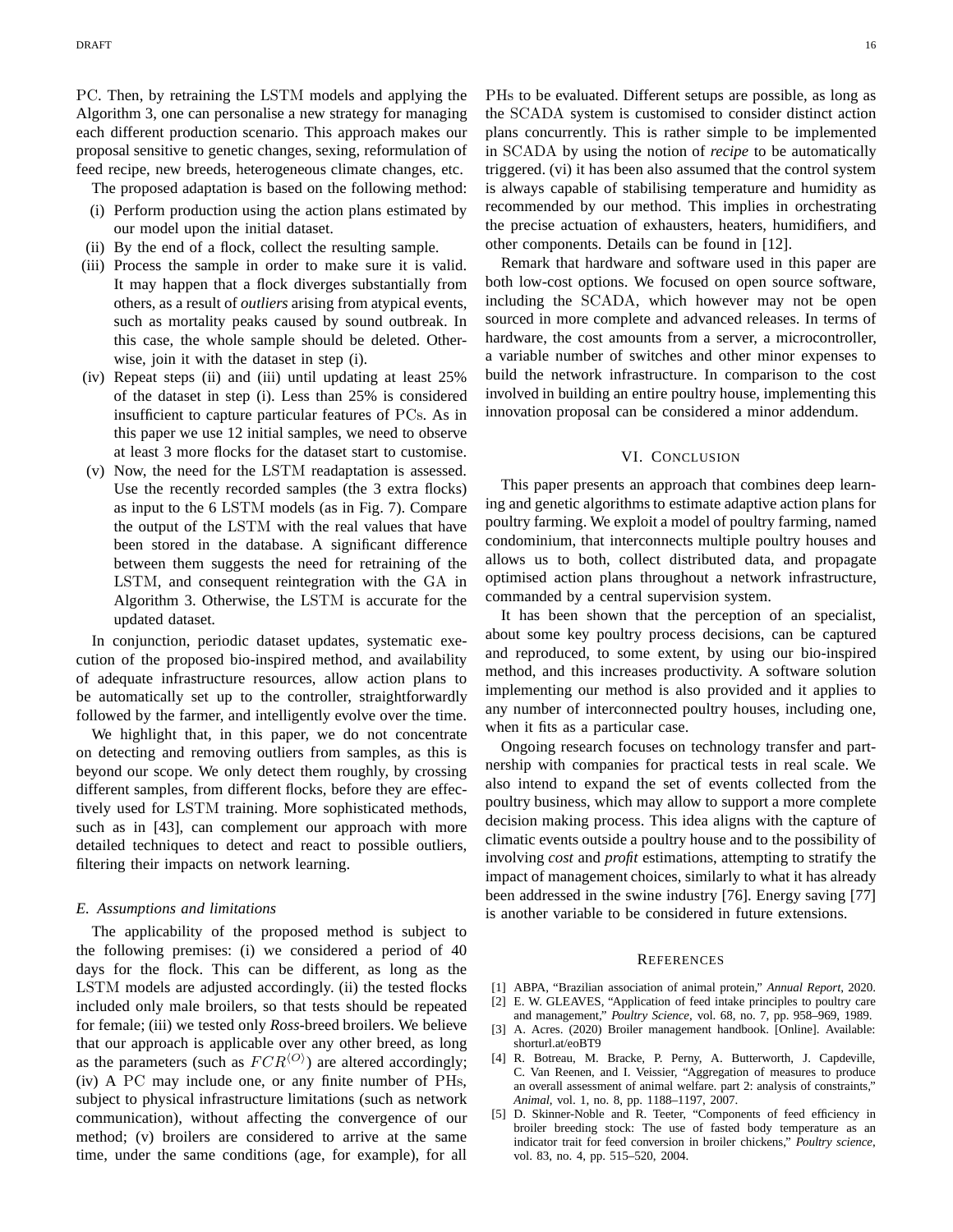- [6] L. Xiao, K. Ding, Y. Gao, and X. Rao, "Behavior-induced health condition monitoring of caged chickens using binocular vision," *Computers and electronics in agriculture*, vol. 156, pp. 254–262, 2019.
- [7] S. Henriksen, T. Bilde, and A. B. Riber, "Effects of post-hatch brooding temperature on broiler behavior, welfare, and growth," *Poultry Science*, vol. 95, no. 10, pp. 2235–2243, 07 2016. [Online]. Available: https://doi.org/10.3382/ps/pew224
- [8] X. Chen, Q. Zhang, and T. Applegate, "Impact of dietary branched chain amino acids concentration on broiler chicks during aflatoxicosis," *Poultry science*, vol. 95, no. 6, pp. 1281–1289, 2016.
- [9] A. Trocino, A. Piccirillo, M. Birolo, G. Radaelli, D. Bertotto, E. Filiou, M. Petracci, and G. Xiccato, "Effect of genotype, gender and feed restriction on growth, meat quality and the occurrence of white striping and wooden breast in broiler chickens," *Poultry science*, vol. 94, no. 12, pp. 2996–3004, 2015.
- [10] I. Hoffmann, "Research and investment in poultry genetic resourceschallenges and options for sustainable use," *World's Poultry Science Journal*, vol. 61, no. 1, pp. 57–70, 2005.
- [11] R. Ribeiro, D. Casanova, M. Teixeira, A. Wirth, H. M. Gomes, A. P. Borges, and F. Enembreck, "Generating action plans for poultry management using artificial neural networks," *Computers and Electronics in Agriculture*, vol. 161, pp. 131–140, 2019.
- [12] M. C. Lorencena, L. F. P. Southier, D. Casanova, R. Ribeiro, and M. Teixeira, "A framework for modelling, control and supervision of poultry farming," *International Journal of Production Research*, pp. 1– 16, 2019.
- [13] Ross. (2020) Ross 308 and 308 ff perform manual. [Online]. Available: shorturl.at/dw689
- [14] P. Simulator. (2020) Calculation of equipament. [Online]. Available: http://poultrysimulator.com
- [15] R. Brewer, C. Flood Jr, and J. Koon, "Heating poultry houses," *Poultry Science*, vol. 60, no. 5, pp. 917–919, 1981.
- [16] S. Zhu and S. Lee, "Co-combustion performance of poultry wastes and natural gas in the advanced swirling fluidized bed combustor (sfbc)," *Waste management*, vol. 25, no. 5, pp. 511–518, 2005.
- [17] R. A. Carey, M. M. Moses, and W. D. Daley, "Poultry environmental control systems and methods," Nov. 21 1995, uS Patent 5,467,922.
- [18] P. Glatz and R. Pym, "Poultry housing and management in developing countries," *Poultry Development Review; FAO: Rome, Italy*, pp. 24–28, 2013.
- [19] B. D. Fairchild, "Basic introduction to broiler housing environmental control," *University of Georgia's College of Agricultural and Environmental Sciences, Cooperative Extension service, Georgia, USA*, 2005.
- [20] F. Vieira, I. Silva, J. Barbosa Filho, A. Vieira, and D. Broom, "Preslaughter mortality of broilers in relation to lairage and season in a subtropical climate," *Poultry Science*, vol. 90, no. 10, pp. 2127–2133, 2011.
- [21] J. May and B. Lott, "The effect of environmental temperature on growth and feed conversion of broilers to 21 days of age," *Poultry Science*, vol. 79, no. 5, pp. 669–671, 2000.
- [22] R. Prince, J. Whitaker, L. Matterson, and R. Luginbuhl, "Response of chickens to temperature and relative humidity environments," *Poultry Science*, vol. 44, no. 1, pp. 73–77, 1965.
- [23] A. Donkoh, "Ambient temperature: a factor affecting performance and physiological response of broiler chickens," *International Journal of Biometeorology*, vol. 33, no. 4, pp. 259–265, 1989.
- [24] D. Balnave, "Increased utilization of sensible heat loss mechanisms in high temperature, high humidity conditions," *World's Poultry Science Journal*, vol. 54, no. 1, pp. 69–72, 1998.
- [25] E. Fontana, W. Weaver Jr, B. Watkins, and D. Denbow, "Effect of early feed restriction on growth, feed conversion, and mortality in broiler chickens," *Poultry science*, vol. 71, no. 8, pp. 1296–1305, 1992.
- [26] H.-P. Feeds, "Broiler management e feeding guide." 2016. [Online]. Available: http://images.agriprofocus.nl
- [27] I. Fontana, E. Tullo, L. Carpentier, D. Berckmans, A. Butterworth, E. Vranken, T. Norton, D. Berckmans, and M. Guarino, "Sound analysis to model weight of broiler chickens," *Poultry Science*, vol. 96, no. 11, pp. 3938–3943, 2017.
- [28] M. B. R. Mollah, M. A. Hasan, M. A. Salam, and M. A. Ali, "Digital image analysis to estimate the live weight of broiler," *Computers and Electronics in Agriculture*, vol. 72, no. 1, pp. 48–52, 2010.
- [29] H. Louton, S. Bergmann, S. Reese, M. Erhard, J. Bachmeier, B. Rösler, and E. Rauch, "Animal-and management-based welfare indicators for a conventional broiler strain in 2 barn types (louisiana barn and closed barn)," *Poultry science*, vol. 97, no. 8, pp. 2754–2767, 2018.
- [30] W. Henry and R. Raunikar, "Integration in practice. the broiler case," *Journal of Farm Economics*, vol. 42, no. 5, pp. 1265–1274, 1960.
- [31] M. Ammad-Uddin, M. Ayaz, E.-H. Aggoune, and M. Sajjad, "Wireless sensor network: A complete solution for poultry farming," in *Int. Symposium on Telecommunication Technologies (ISTT)*. IEEE, 2014, pp. 321–325.
- [32] G. A. Choukidar and N. Dawande, "Smart poultry farm automation and monitoring system," in *Int. Conf. on Computing, Communication, Control and Automation (ICCUBEA)*. IEEE, 2017, pp. 1–5.
- [33] M. H. Lashari, A. A. Memon, S. A. A. Shah, K. Nenwani, and F. Shafqat, "IoT based poultry environment monitoring system," in *IEEE Int. Conf. on Internet of Things and Intelligence System (IOTAIS)*. IEEE, 2018, pp. 1–5.
- [34] E. Mirzaee-Ghaleh, M. Omid, A. Keyhani, and M. Dalvand, "Comparison of fuzzy and on/off controllers for winter season indoor climate management in a model poultry house," *Computers and Electronics in Agriculture*, vol. 110, pp. 187–195, 2015.
- [35] P. D. Wasserman, *Neural computing: theory and practice*. Van Nostrand Reinhold Co., 1989.
- [36] I. Goodfellow, Y. Bengio, and A. Courville, *Deep learning*. MIT press, 2016.
- [37] D. S. Academy. (2020) Recurrent neural network. [Online]. Available: http://www.deeplearningbook.com.br
- [38] P. J. Werbos, "Backpropagation through time: what it does and how to do it," *Proceedings of the IEEE*, vol. 78, no. 10, pp. 1550–1560, 1990.
- [39] S. Hochreiter and J. Schmidhuber, "Long short-term memory," *Neural computation*, vol. 9, no. 8, pp. 1735–1780, 1997.
- [40] R. Jozefowicz, W. Zaremba, and I. Sutskever, "An empirical exploration of recurrent network architectures," in *Int. Conf. on machine learning*, 2015, pp. 2342–2350.
- [41] J. Marquez *et al.*, "Time series analysis: James d. hamilton, 1994,(princeton university press, princeton, nj), 799 pp., us \$55.00, isbn 0-691- 04289-6," *International Journal of Forecasting*, vol. 11, no. 3, pp. 494– 495, 1995.
- [42] W. Palma, *Long-memory time series: theory and methods*. John Wiley & Sons, 2007, vol. 662.
- [43] H. Yang, Z. Pan, and Q. Tao, "Robust and adaptive online time series prediction with long short-term memory," *Computational intelligence and neuroscience*, vol. 2017, 2017.
- [44] J. L. Rojo-Álvarez, M. Martínez-Ramón, M. de Prado-Cumplido, A. Artés-Rodríguez, and A. R. Figueiras-Vidal, "Support vector method for robust arma system identification," *IEEE transactions on signal processing*, vol. 52, no. 1, pp. 155–164, 2004.
- [45] G. Abdoli, M. Mehrara, and M. Ebrahim Ardalani, "Comparing the prediction accuracy of lstm and arima models for time-series with permanent fluctuation," *Available at SSRN 3570666*, 2020.
- [46] S. Siami-Namini, N. Tavakoli, and A. S. Namin, "A comparison of arima and lstm in forecasting time series," in *IEEE Int. Conf. on Machine Learning and Applications (ICMLA)*. IEEE, 2018, pp. 1394–1401.
- [47] D.-H. Jung, H. S. Kim, C. Jhin, H.-J. Kim, and S. H. Park, "Time-serial analysis of deep neural network models for prediction of climatic conditions inside a greenhouse," *Computers and Electronics in Agriculture*, vol. 173, p. 105402, 2020.
- [48] S. V. Johansen, J. D. Bendtsen, R. Martin, J. Mogensen *et al.*, "Data driven broiler weight forecasting using dynamic neural network models," *IFAC-PapersOnLine*, vol. 50, no. 1, pp. 5398–5403, 2017.
- [49] L. H. Abreu, T. Yanagi Junior, M. Bahuti, Y. F. Hernández-Julio, and P. F. Ferraz, "Artificial neural networks for prediction of physiological and productive variables of broilers," *Engenharia Agrícola*, vol. 40, no. 1, pp. 1–9, 2020.
- [50] G. J. Woeginger, "Exact algorithms for np-hard problems: A survey," in *Combinatorial optimizationeureka, you shrink!* Springer, 2003, pp. 185–207.
- [51] M. Gendreau and J.-Y. Potvin, *Handbook of Metaheuristics*, 2nd ed. Springer Publishing Company, Incorporated, 2010.
- [52] A. Konak, D. W. Coit, and A. E. Smith, "Multi-objective optimization using genetic algorithms: A tutorial," *Reliability Engineering & System Safety*, vol. 91, no. 9, pp. 992–1007, 2006.
- [53] N. Rikatsih and W. F. Mahmudy, "Adaptive genetic algorithm based on crossover and mutation method for optimization of poultry feed composition," in *Int. Conf. on Sustainable Information Engineering and Technology (SIET)*. IEEE, 2018, pp. 110–114.
- [54] V. N. Wijayaningrum, W. F. Mahmudy, and M. H. Natsir, "Optimization of poultry feed composition using hybrid adaptive genetic algorithm and simulated annealing," *Journal of Telecommunication, Electronic and Computer Engineering (JTEC)*, vol. 9, no. 2-8, pp. 183–187, 2017.
- [55] D. E. Goldberg, *Genetic Algorithms in Search, Optimization and Machine Learning*, 1st ed. USA: Addison-Wesley Longman Publishing Co., Inc., 1989.